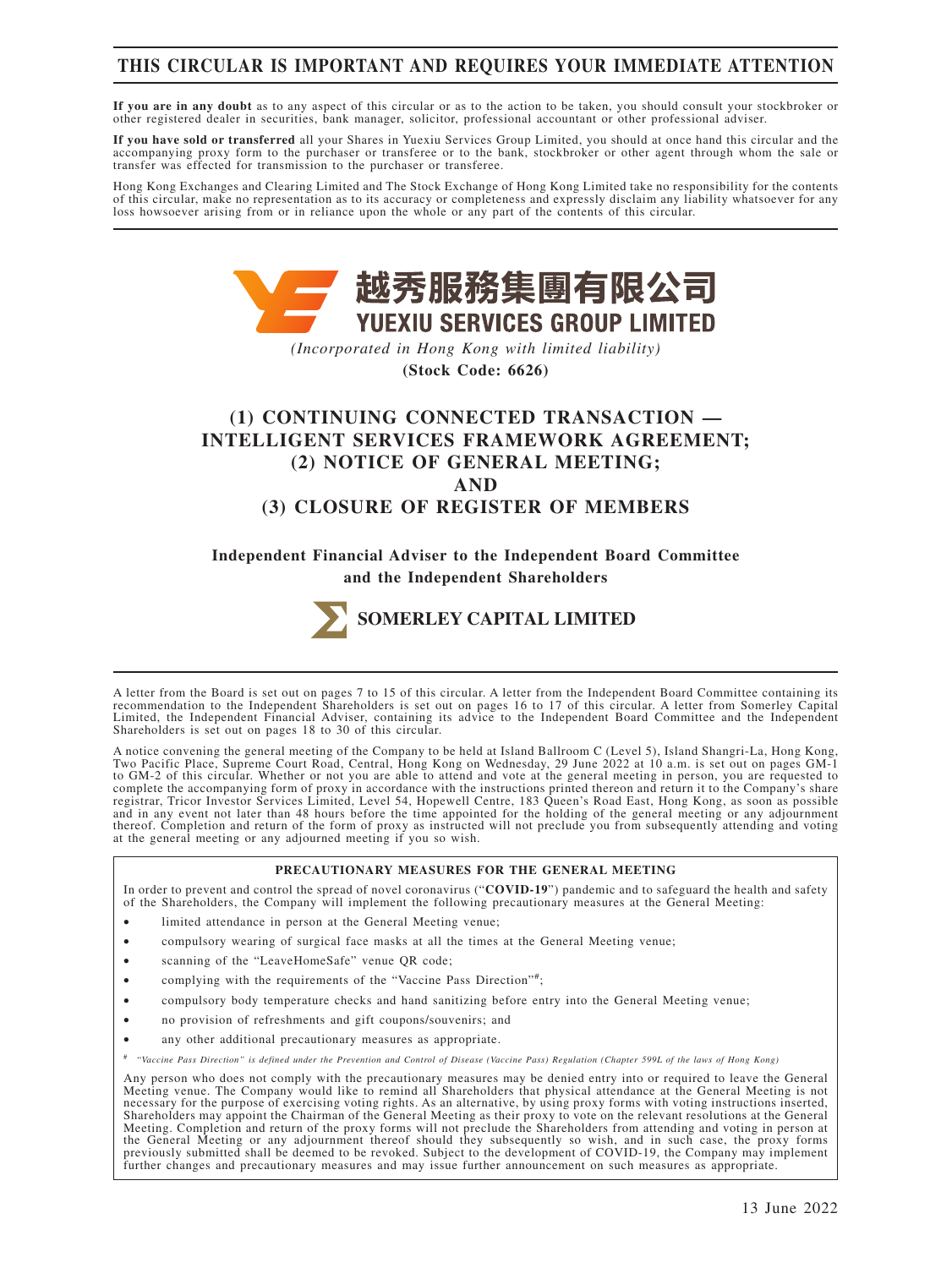# **CONTENTS**

# *Page*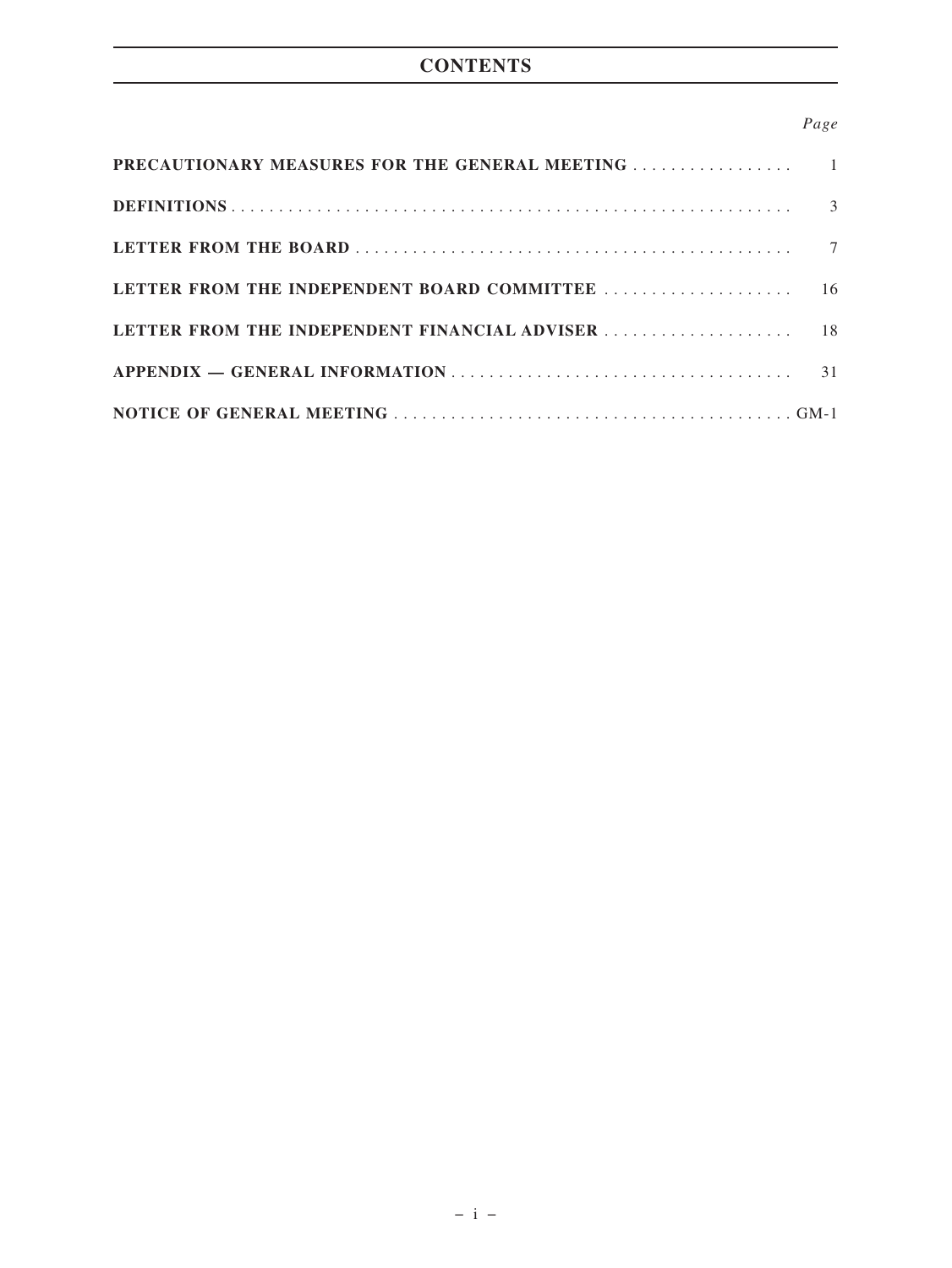# **PRECAUTIONARY MEASURES FOR THE GENERAL MEETING**

In view of the ongoing COVID-19 pandemic and recent requirements for prevention and control of its spread, the Company will implement the following precautionary measures at the General Meeting:

#### **LIMITED ATTENDANCE IN PERSON AT THE GENERAL MEETING VENUE**

The Company will limit attendance in person at the General Meeting venue in accordance with prevailing requirements or guidelines published by the HKSAR Government and/or regulatory authorities at the time of the General Meeting. Given the limited capacity of the General Meeting venue to ensure social distancing, only Shareholders and/or their representatives and relevant staff will be admitted to the General Meeting. Admission to the General Meeting venue will not be granted in excess of the capacity of the General Meeting venue.

#### **HEALTH AND SAFETY MEASURES AT THE GENERAL MEETING**

- (i) All attendees are requested to wear surgical face masks at the General Meeting venue at all times, and to maintain a safe distance with other attendees;
- (ii) each attendee must scan the "LeaveHomeSafe" venue QR code and comply with the requirements of the Vaccine Pass Direction<sup>#</sup> prior to entry into the General Meeting venue;
- (iii) all attendees are required to confirm that (i) he/she has not travelled outside of Hong Kong within 14 days immediately before the General Meeting ("**Recent Travel History**"); (ii) he/she is not subject to any compulsory quarantine prescribed by the Government; (iii) to his/her knowledge, he/she has not, within 14 days immediately before the General Meeting, had close contact with any person under quarantine or with Recent Travel History; (iv) his/her test result is negative if he/she is subject to the Government's prescribed testing requirement or direction; and (v) he/she has no COVID-19 symptoms. Any person who fails to provide the required confirmation, or if he/she shows COVID-19 symptoms, may be denied entry into the General Meeting venue or be required to leave the General Meeting venue;
- (iv) compulsory body temperature checks will be conducted on all attendees at the entrance of the General Meeting venue. Any attendees with a body temperature of over 37.2 degree Celsius may be denied entry into the General Meeting venue or be required to leave the General Meeting venue;
- (v) all attendees must wash their hands with alcohol-based hand sanitizer before entering the General Meeting venue;
- (vi) no refreshments and gift coupons/souvenirs will be provided; and
- (vii) any other additional precautionary measures in accordance with the prevailing requirements or guidelines of the Government, the regulatory authorities and/or the General Meeting venue, or as considered appropriate in light of the development of the COVID-19 pandemic.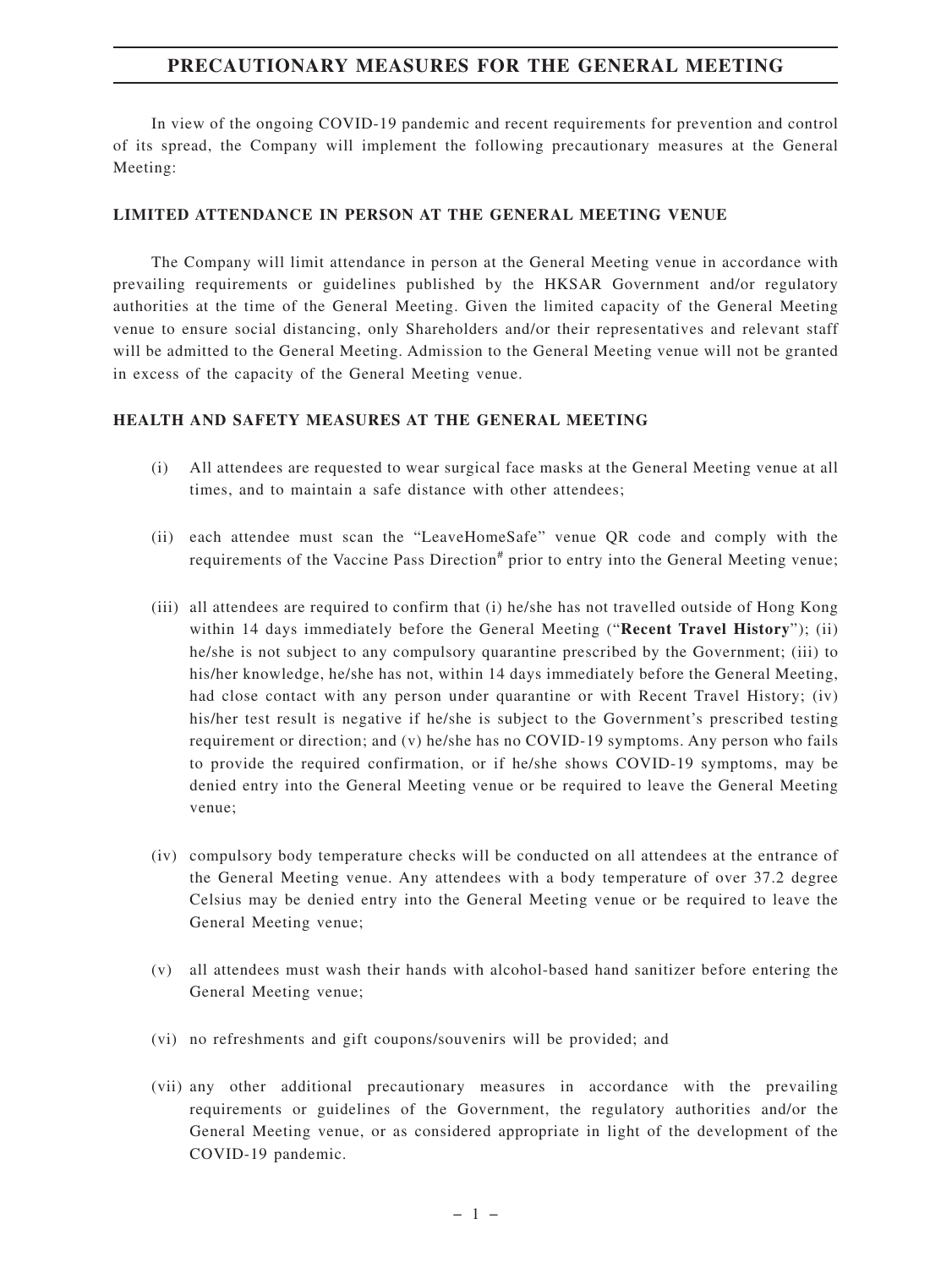# **PRECAUTIONARY MEASURES FOR THE GENERAL MEETING**

To the extent permitted under applicable laws, the Company reserves the right to deny entry into the General Meeting venue or request any person to leave the General Meeting venue in order to ensure the safety of the attendees at the General Meeting.

Attendees are requested (i) to consider carefully the risk of attending the General Meeting, which will be held in an enclosed environment, (ii) to follow any prevailing requirements or guidelines of the HKSAR Government relating to COVID-19 in deciding whether or not to attend the General Meeting, and (iii) not to attend the General Meeting if they have contracted or are suspected to have contracted COVID-19 or have been in close contact with anybody who has contracted or is suspected to have contracted COVID-19.

In the interest of all stakeholders' health and safety and in response to the recent guidelines on prevention and control of COVID-19 pandemic, Shareholders are reminded that **physical attendance in person at the General Meeting is not necessary for the purpose of exercising voting rights. As an alternative, by completing proxy form in accordance with the instructions printed thereon, Shareholders may appoint the Chairman of the General Meeting as proxy to vote on the relevant resolutions at the General Meeting instead of attending the General Meeting or any adjourned meeting in person**. Completion and return of the proxy forms will not preclude the Shareholders from attending and voting in person at the General Meeting or any adjournment thereof should they subsequently so wish, and in such case, the proxy forms previously submitted shall be deemed to be revoked.

The proxy form is attached to this circular for registered Shareholders who opt to receive physical circulars. Alternatively, the proxy form can be downloaded from the "Investor Relations" section of the Company's website at www.yuexiuservices.com and the Stock Exchange's website at www.hkexnews.hk. If you are not a registered Shareholder (if your shares are held via banks, brokers or custodians), you should consult directly with your banks, brokers or custodians (as the case may be) to assist you in the appointment of a proxy.

If Shareholders choosing not to attend the General Meeting in person have any questions about the relevant resolutions, or about the Company or any matters for communication with the Board, they are welcome to contact the Company via email: ir@yuexiuproperty.com.

*# "Vaccine Pass Direction" is defined under the Prevention and Control of Disease (Vaccine Pass) Regulation (Chapter 599L of the laws of Hong Kong)*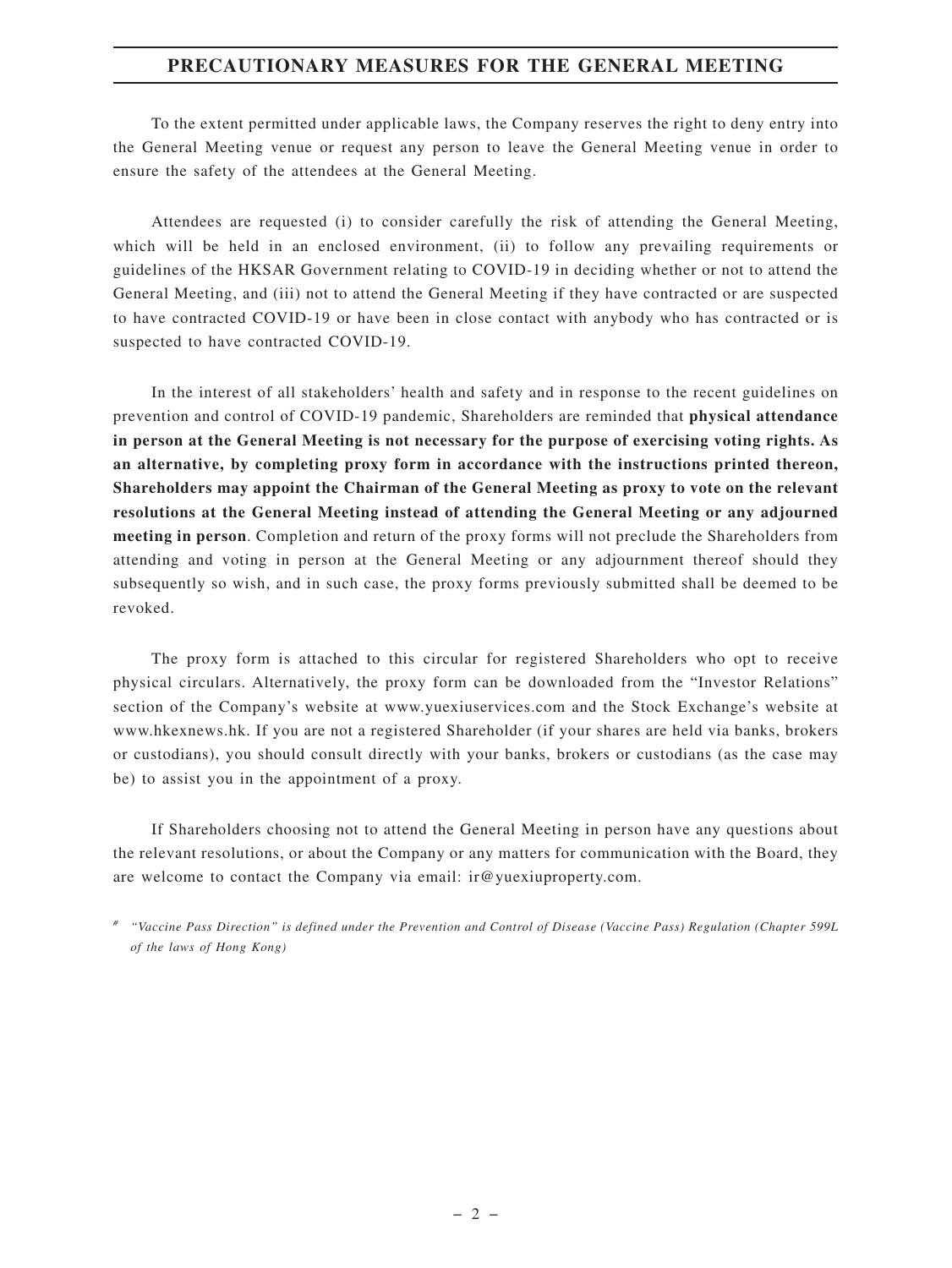*In this circular, unless the context otherwise requires, the following expressions have the following meaning:*

| "Annual Caps"                                      | the annual caps under the Intelligent Services Framework<br>Agreement for the three years ending 31 December 2022, 31<br>December 2023 and 31 December 2024                                                                                                                                    |
|----------------------------------------------------|------------------------------------------------------------------------------------------------------------------------------------------------------------------------------------------------------------------------------------------------------------------------------------------------|
| "associate"                                        | has the meaning ascribed to it under the Listing Rules                                                                                                                                                                                                                                         |
| "Board"                                            | board of Directors                                                                                                                                                                                                                                                                             |
| "BVI"                                              | British Virgin Islands                                                                                                                                                                                                                                                                         |
| "Company"                                          | Yuexiu Services Group Limited (越秀服務集團有限公司), a<br>company incorporated in Hong Kong with limited liability<br>and the issued shares of which are listed on the Stock<br>Exchange (stock code: 6626)                                                                                             |
| "connected person(s)"                              | has the meaning ascribed to it under the Listing Rules                                                                                                                                                                                                                                         |
| "Continuing Connected<br>Transaction Announcement" | the announcement of the Company dated 20 May 2022 in<br>relation to the Intelligent Services Framework Agreement                                                                                                                                                                               |
| "controlling shareholder"                          | has the meaning ascribed to it under the Listing Rules                                                                                                                                                                                                                                         |
| "Director(s)"                                      | the directors of the Company                                                                                                                                                                                                                                                                   |
| "GCCD"                                             | Guangzhou City Construction & Development Co., Ltd.* (廣<br>州市城市建設開發有限公司), a limited liability company<br>established in the PRC and is indirectly owned as to 95% by<br>GCD China and directly owned as to 5% by GCCD Group                                                                    |
| "GCCD Group"                                       | Guangzhou City Construction & Development Group Co.,<br>(廣州市城市建設開發集團有限公司)<br>$Ltd.*$<br>(previously<br>known as Guangzhou City Construction & Development<br>Holding Company* (廣州市城市建設開發總公司)), a limited<br>liability company established in the PRC and is ultimately<br>wholly owned by GZYX |
| "GCD China"                                        | Guangzhou Construction & Development Holdings (China)<br>Limited (城市建設開發集團(中國)有限公司),<br>a company<br>with limited liability incorporated in the BVI and is directly<br>wholly owned by Yuexiu Property. GCD China is a<br>controlling shareholder of the Company                               |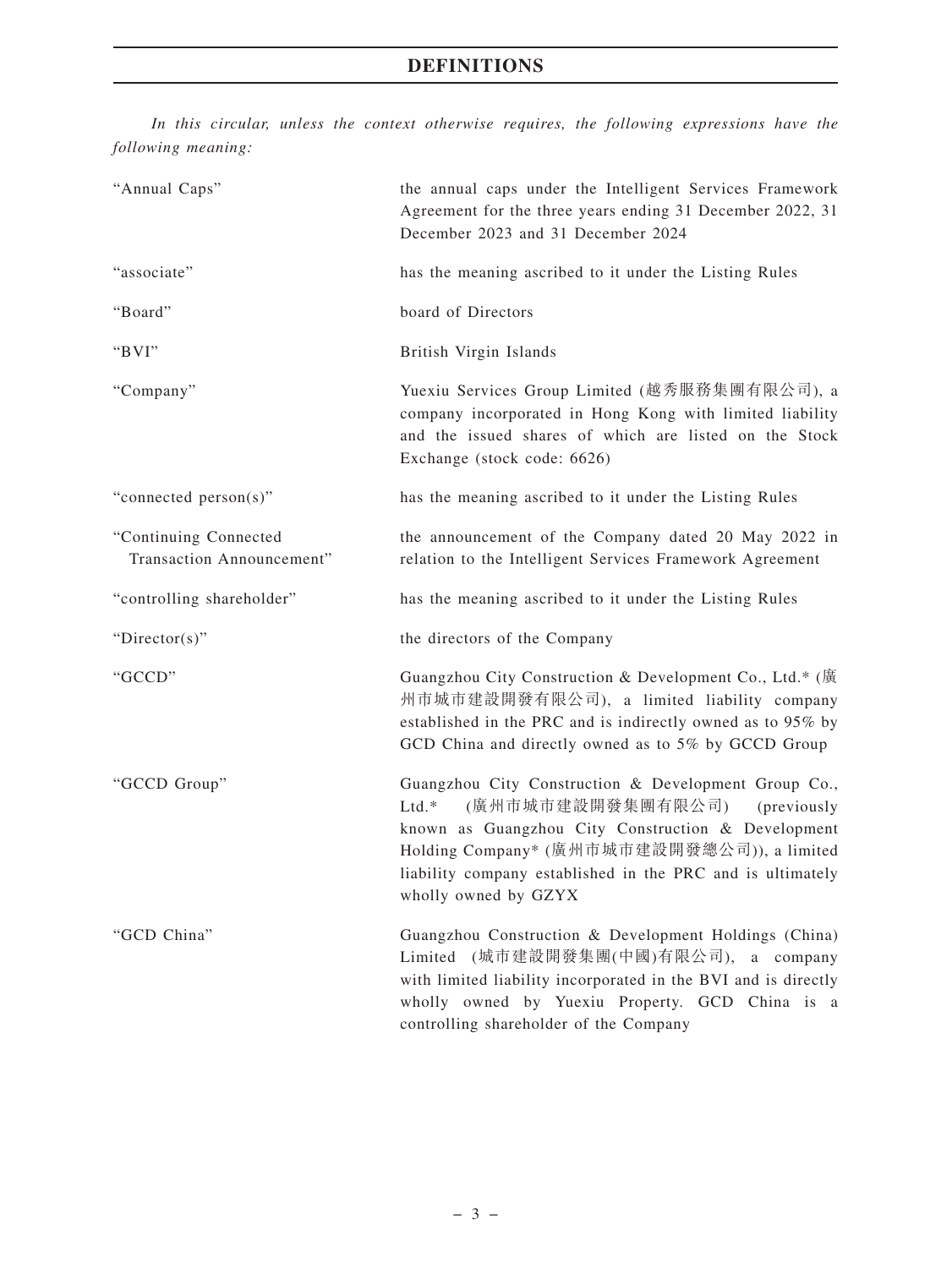| "General Meeting"               | the general meeting of Shareholders to be held at Island<br>Ballroom C (Level 5), Island Shangri-La, Hong Kong, Two<br>Pacific Place, Supreme Court Road, Central, Hong Kong on<br>Wednesday, 29 June 2022 at 10 a.m. to consider and, if<br>thought fit, to approve the Intelligent Services Framework<br>Agreement and the transactions contemplated thereunder<br>(including the proposed Annual Caps) |
|---------------------------------|-----------------------------------------------------------------------------------------------------------------------------------------------------------------------------------------------------------------------------------------------------------------------------------------------------------------------------------------------------------------------------------------------------------|
| "GMIF"                          | Guangzhou Metro Investment Finance (HK) Limited (廣州地<br>鐵投融資(香港)有限公司), a limited company incorporated in<br>Hong Kong and a direct wholly-owned subsidiary of GZ<br>Metro                                                                                                                                                                                                                                 |
| "Greater Bay Area"              | Guangdong — Hong Kong — Macao Greater Bay Area                                                                                                                                                                                                                                                                                                                                                            |
| "Group"                         | the Company and its subsidiaries                                                                                                                                                                                                                                                                                                                                                                          |
| "GZ Metro"                      | Guangzhou Metro Group Co., Ltd.* (廣州地鐵集團有限<br>公司), a limited liability company established in the PRC and<br>a direct wholly-owned subsidiary of Guangzhou Municipal<br>People's Government of the PRC. GZ Metro is a connected<br>person of the Company at subsidiary level                                                                                                                              |
| "GZYX"                          | Guangzhou Yue Xiu Holdings Limited* (廣州越秀集團股份<br>有限公司), a company established in the PRC with limited<br>liability, which is majority owned by the Guangzhou<br>Municipal People's Government of the PRC and is the<br>ultimate controlling shareholder of Yuexiu Property and the<br>Company                                                                                                             |
| "Hong Kong"                     | the Hong Kong Special Administrative Region of the PRC                                                                                                                                                                                                                                                                                                                                                    |
| "HKSAR Government"              | the Government of Hong Kong                                                                                                                                                                                                                                                                                                                                                                               |
| "Independent Board Committee"   | the independent board committee of the Company comprising<br>all independent non-executive Directors, namely Mr. Hung<br>Shing Ming, Ms. Hui Lai Kwan and Mr. Chan Yuen Hang<br>Kenneth                                                                                                                                                                                                                   |
| "Independent Financial Adviser" | Somerley Capital Limited, a corporation licenced to carry out<br>Type 1 (Dealing in Securities) and Type 6 (Advising on<br>Corporate Finance) regulated activities under the SFO, the<br>independent financial adviser to the Independent Board<br>Committee and the Independent Shareholders in relation to<br>the transactions contemplated under the Intelligent Services<br>Framework Agreement       |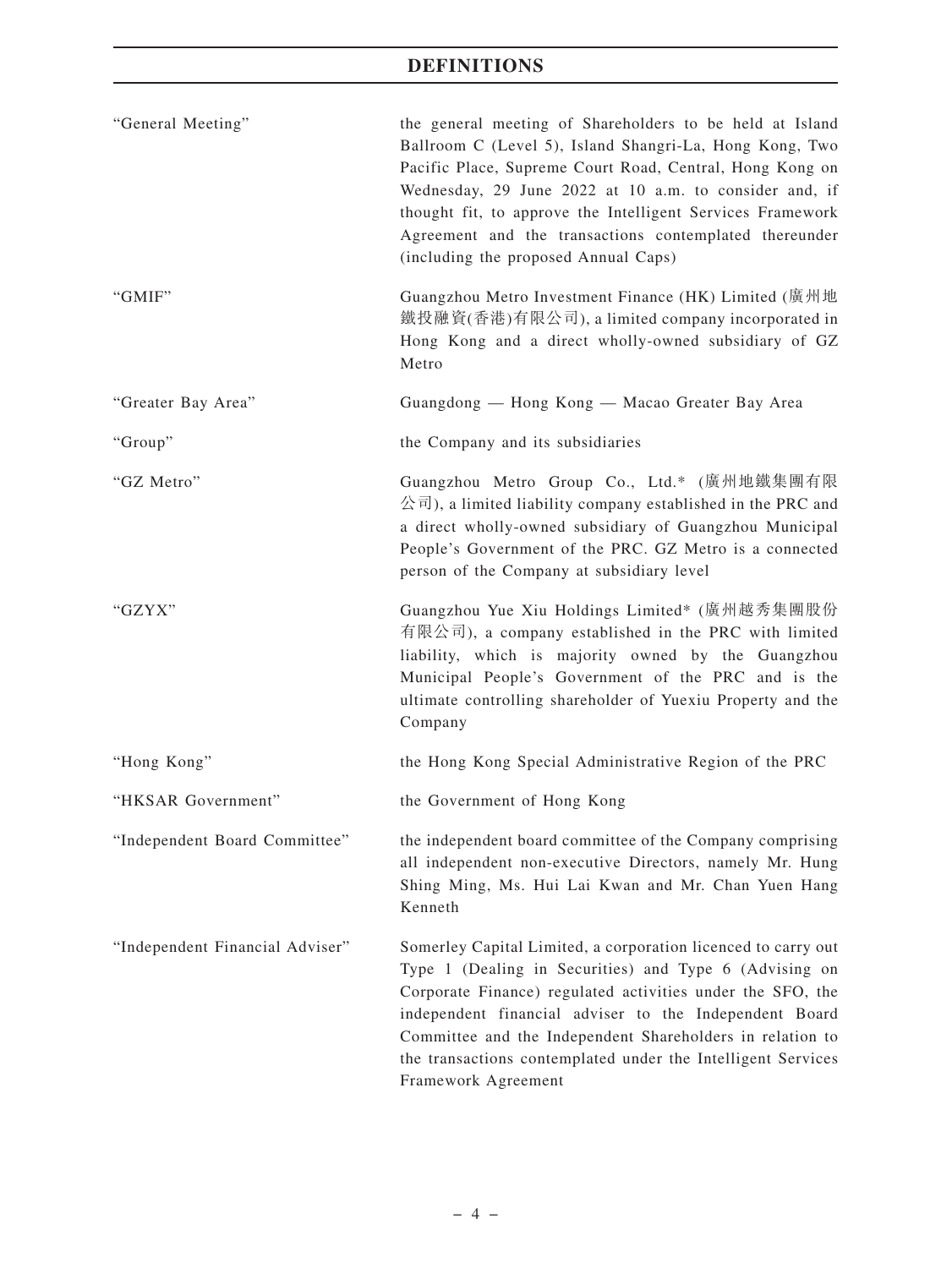| "Independent Shareholders"                    | the Shareholders, other than GZYX and Yuexiu Property and<br>their respective associate(s) who are not prohibited from<br>voting at the General Meeting in respect of the Intelligent<br>Services Framework Agreement and the transactions<br>contemplated thereunder (including the proposed Annual<br>Caps)             |
|-----------------------------------------------|---------------------------------------------------------------------------------------------------------------------------------------------------------------------------------------------------------------------------------------------------------------------------------------------------------------------------|
| "Independent Third Parties"                   | any entity or person who is not a connected person of the<br>Company                                                                                                                                                                                                                                                      |
| "Intelligent Services Framework<br>Agreement" | the intelligent services framework agreement dated 20 May<br>2022 entered into by and among the Company, GZYX and<br>Yuexiu Property in relation to the provision of Intelligent<br>Services by the Company and/or its subsidiaries to GZYX and<br>Yuexiu Property and/or their respective subsidiaries and<br>associates |
| "Intelligent Services"                        | has the meaning given to it in the section headed "Intelligent<br>Services Framework Agreement"                                                                                                                                                                                                                           |
| "Latest Practicable Date"                     | 8 June 2022, being the latest practicable date for the purpose<br>of ascertaining certain information contained in this circular                                                                                                                                                                                          |
| "Listing Rules"                               | the Rules Governing the Listing of Securities on The Stock<br>Exchange of Hong Kong Limited                                                                                                                                                                                                                               |
| "Notice of General Meeting"                   | the notice included in this circular in respect of the General<br>Meeting to consider and, if though fit, approve the Intelligent<br>Services Framework Agreement and the transactions<br>contemplated thereunder                                                                                                         |
| "PRC"                                         | the People's Republic of China, which for the purpose of this<br>Hong Kong,<br>the<br>circular,<br>excludes<br>Macau<br>Special<br>Administrative Region of the People's Republic of China and<br>Taiwan                                                                                                                  |
| "Pricing Proposal"                            | has the meaning given to it in the sub-section headed<br>"Intelligent Services Framework Agreement — Pricing<br>Policy"                                                                                                                                                                                                   |
| "RMB"                                         | renminbi, the lawful currency of the PRC                                                                                                                                                                                                                                                                                  |
| "SFO"                                         | the Securities and Futures Ordinance (Cap. 571) as amended<br>from time to time                                                                                                                                                                                                                                           |
| "Shareholder(s)"                              | registered holders of the shares in the Company from time to<br>time                                                                                                                                                                                                                                                      |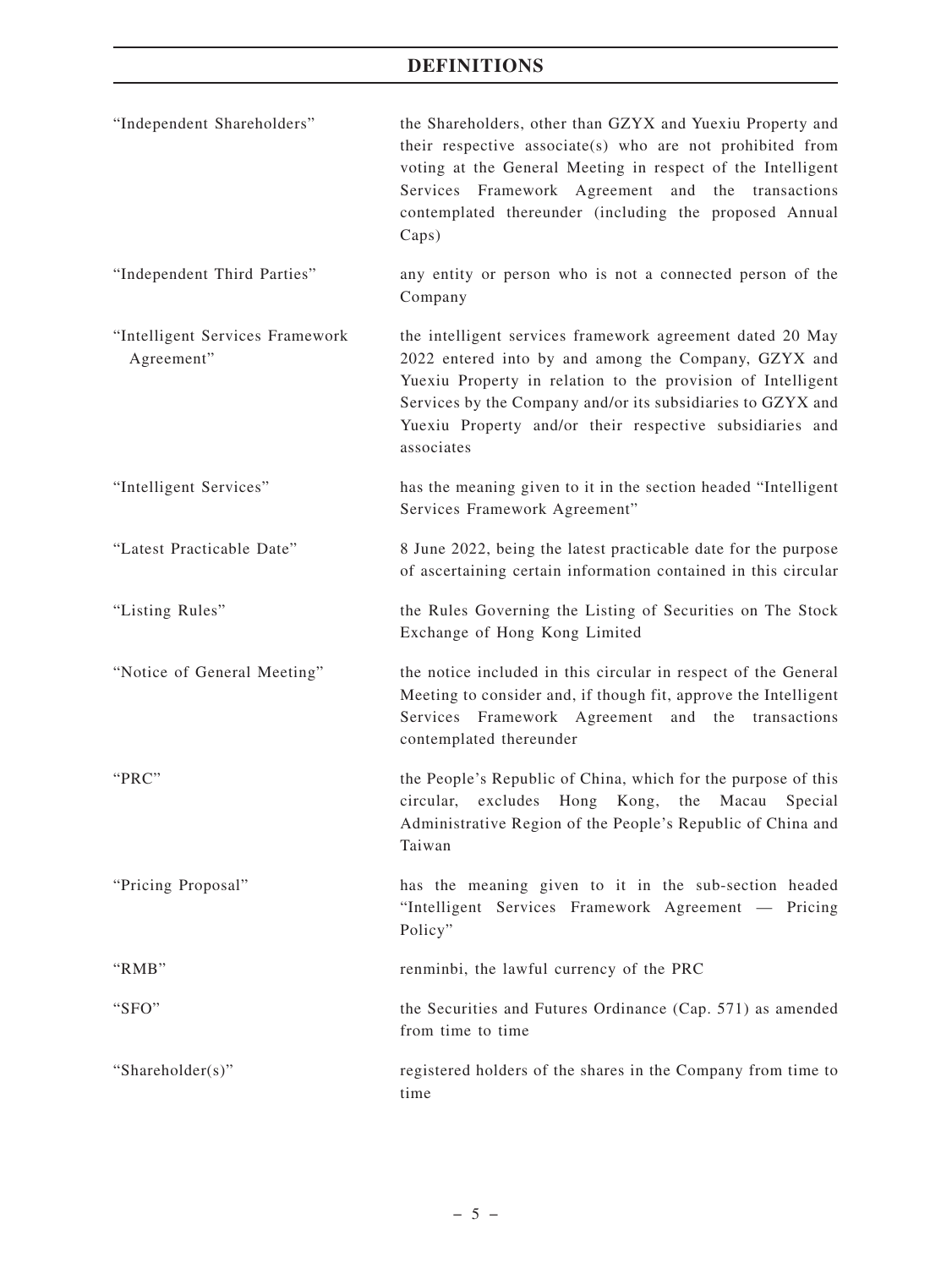| "Share $(s)$ "    | ordinary share(s) in the share capital of the Company                                                                                                                                                                                                      |
|-------------------|------------------------------------------------------------------------------------------------------------------------------------------------------------------------------------------------------------------------------------------------------------|
| "Stock Exchange"  | The Stock Exchange of Hong Kong Limited                                                                                                                                                                                                                    |
| "Yuexiu Property" | Yuexiu Property Company Limited (越秀地產股份有限公司),<br>a company incorporated in Hong Kong with limited liability,<br>the shares of which are listed on the Main Board of the Stock<br>Exchange (stock code: 00123) and the Company's<br>Controlling Shareholder |
| "YXE"             | Yue Xiu Enterprises (Holdings) Limited (越秀企業(集團)<br>有限公司), a company incorporated in Hong Kong with<br>limited liability and which is a wholly-owned subsidiary of<br>GZYX and the Company's controlling shareholder                                       |
| $\lq q_0$ "       | per cent.                                                                                                                                                                                                                                                  |

*\* For identification purpose only*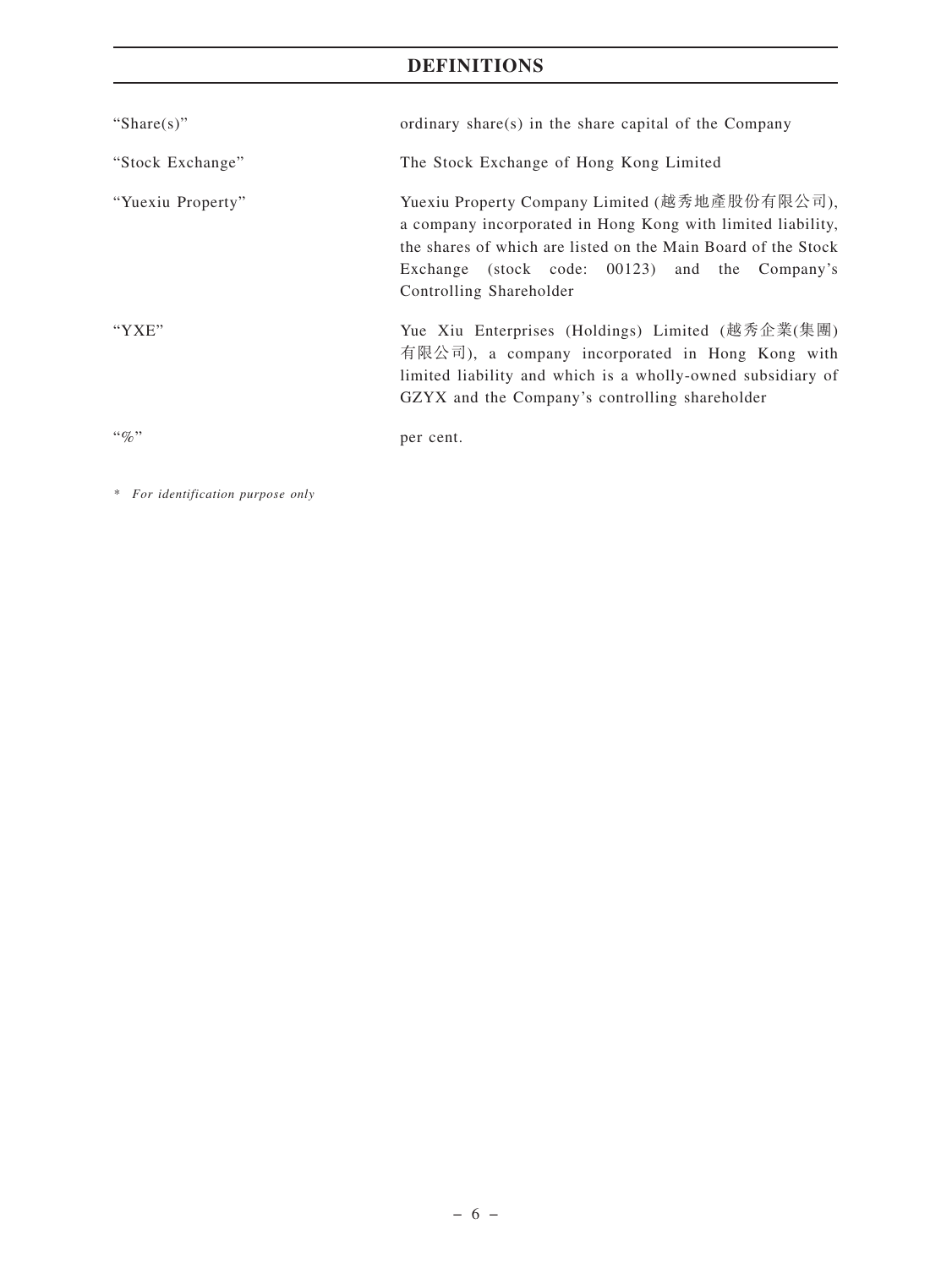# 越秀服務集團有限公司 **YUEXIU SERVICES GROUP LIMITED**

*(Incorporated in Hong Kong with limited liability)* **(Stock Code: 6626)**

*Executive Directors:* Mr. Zhang Jianguo Mr. Mao Liangmin Mr. Zhang Jin

*Non-executive Directors:* Mr. Lin Feng *(Chairman of the Board)* Mr. Yao Xiaosheng Mr. Yang Zhaoxuan

*Independent Non-executive Directors:* Mr. Hung Shing Ming Ms. Hui Lai Kwan Mr. Chan Yuen Hang Kenneth

*Registered office:* 26/F, Yue Xiu Building 160 Lockhart Road Wanchai Hong Kong

13 June 2022

*To the Shareholders*

Dear Sir or Madam,

# **(1) CONTINUING CONNECTED TRANSACTION — INTELLIGENT SERVICES FRAMEWORK AGREEMENT AND (2) NOTICE OF GENERAL MEETING**

#### **INTRODUCTION**

Reference is made to the announcement of the Company dated 20 May 2022 in relation to, among other things, the Intelligent Services Framework Agreement.

The purpose of this circular is to provide you with (i) further information on the details of the Intelligent Services Framework Agreement and the transactions contemplated thereunder; (ii) the letter of recommendation from the Independent Board Committee to the Independent Shareholders; (iii) the letter of advice from the Independent Financial Adviser to the Independent Board Committee and the Independent Shareholders; and (iv) the notice of the General Meeting.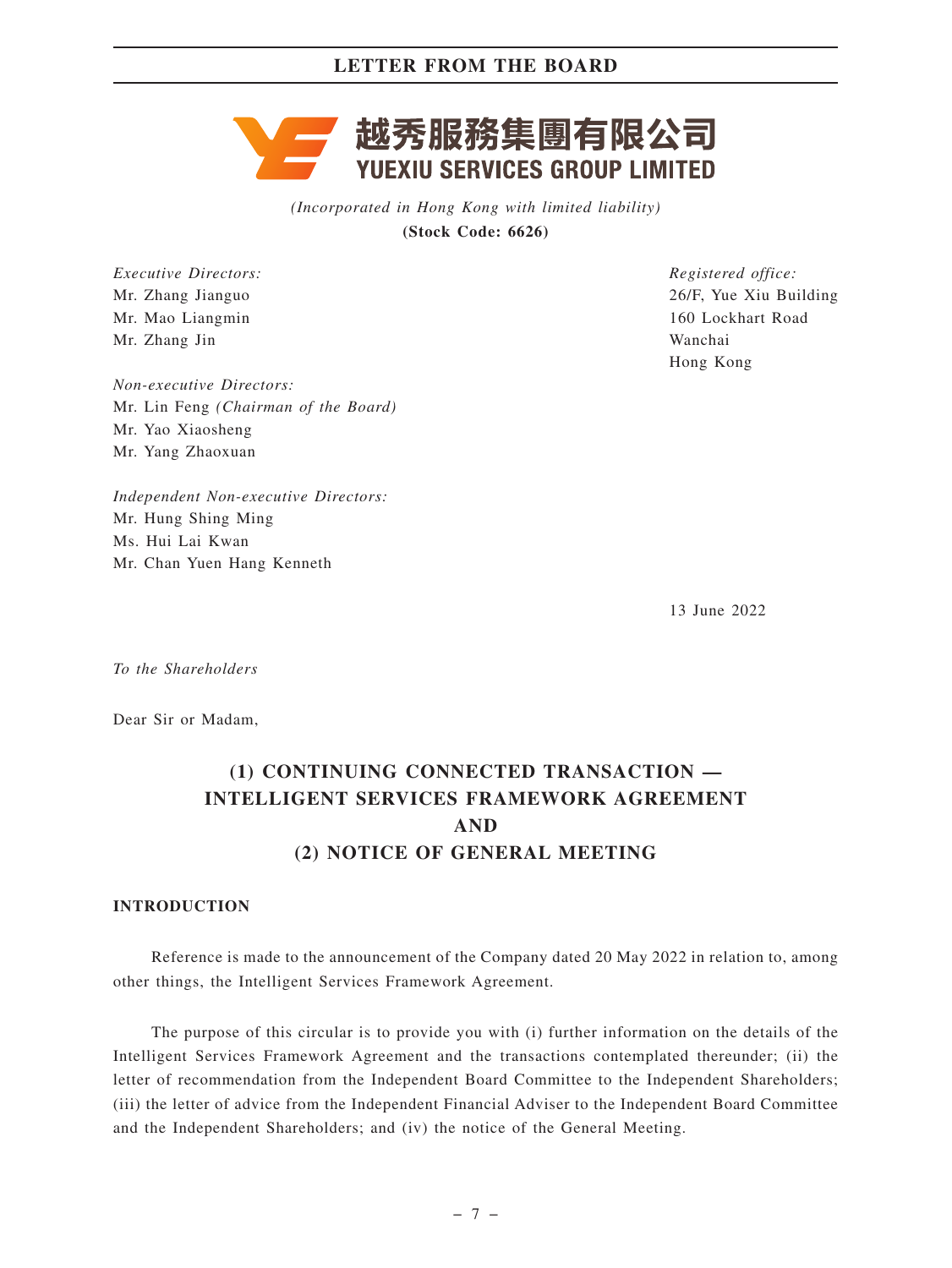#### **INTELLIGENT SERVICES FRAMEWORK AGREEMENT**

On 20 May 2022, the Company entered into the Intelligent Services Framework Agreement with GZYX and Yuexiu Property, pursuant to which the Group agreed to provide to GZYX, Yuexiu Property and their respective subsidiaries and associates the Intelligent Services comprising of (i) sales and installation services for intelligent products such as video surveillance system, access control system, carpark management system, video intercom system and smart home system; (ii) video surveillance software system development services; and (iii) the related design and consultation services (the "**Intelligent Services**").

#### **Principal terms**

The principal terms of the Intelligent Services Framework Agreement are as follows:

| Date:                 | 20 May 2022                                                                                                                                                                                                                                                                                                                                                                                                                                                                                                                                                                                                                                                                                                                                                         |
|-----------------------|---------------------------------------------------------------------------------------------------------------------------------------------------------------------------------------------------------------------------------------------------------------------------------------------------------------------------------------------------------------------------------------------------------------------------------------------------------------------------------------------------------------------------------------------------------------------------------------------------------------------------------------------------------------------------------------------------------------------------------------------------------------------|
| Parties:              | the Company;<br>(a)                                                                                                                                                                                                                                                                                                                                                                                                                                                                                                                                                                                                                                                                                                                                                 |
|                       | GZYX; and<br>(b)                                                                                                                                                                                                                                                                                                                                                                                                                                                                                                                                                                                                                                                                                                                                                    |
|                       | Yuexiu Property<br>(c)                                                                                                                                                                                                                                                                                                                                                                                                                                                                                                                                                                                                                                                                                                                                              |
| Term:                 | Subject to the fulfillment or waiver of the conditions precedent, the term<br>of the Intelligent Services Framework Agreement shall commence from<br>the date of approval at the General Meeting and shall continue up to and<br>including 31 December 2024. Subject to compliance with the Listing<br>Rules, the Intelligent Services Framework Agreement may be renewed<br>by the Company, GZYX and Yuexiu Property by agreement in writing.                                                                                                                                                                                                                                                                                                                      |
| Conditions precedent: | The Intelligent Services Framework Agreement is conditional upon the<br>parties obtaining the necessary approvals or waivers for the entering<br>into of the Intelligent Services Framework Agreement and the<br>transactions contemplated thereunder, including the approval by the<br>Independent Shareholders of the Intelligent Services Framework<br>Agreement and the transactions contemplated thereunder (including the<br>Annual Caps) at the General Meeting. If the conditions precedent are not<br>fulfilled on or before 31 December 2022 or such later date as agreed by<br>and among the Company, GZYX and Yuexiu Property, the Intelligent<br>Services Framework Agreement shall terminate with immediate effect<br>without liability on any party. |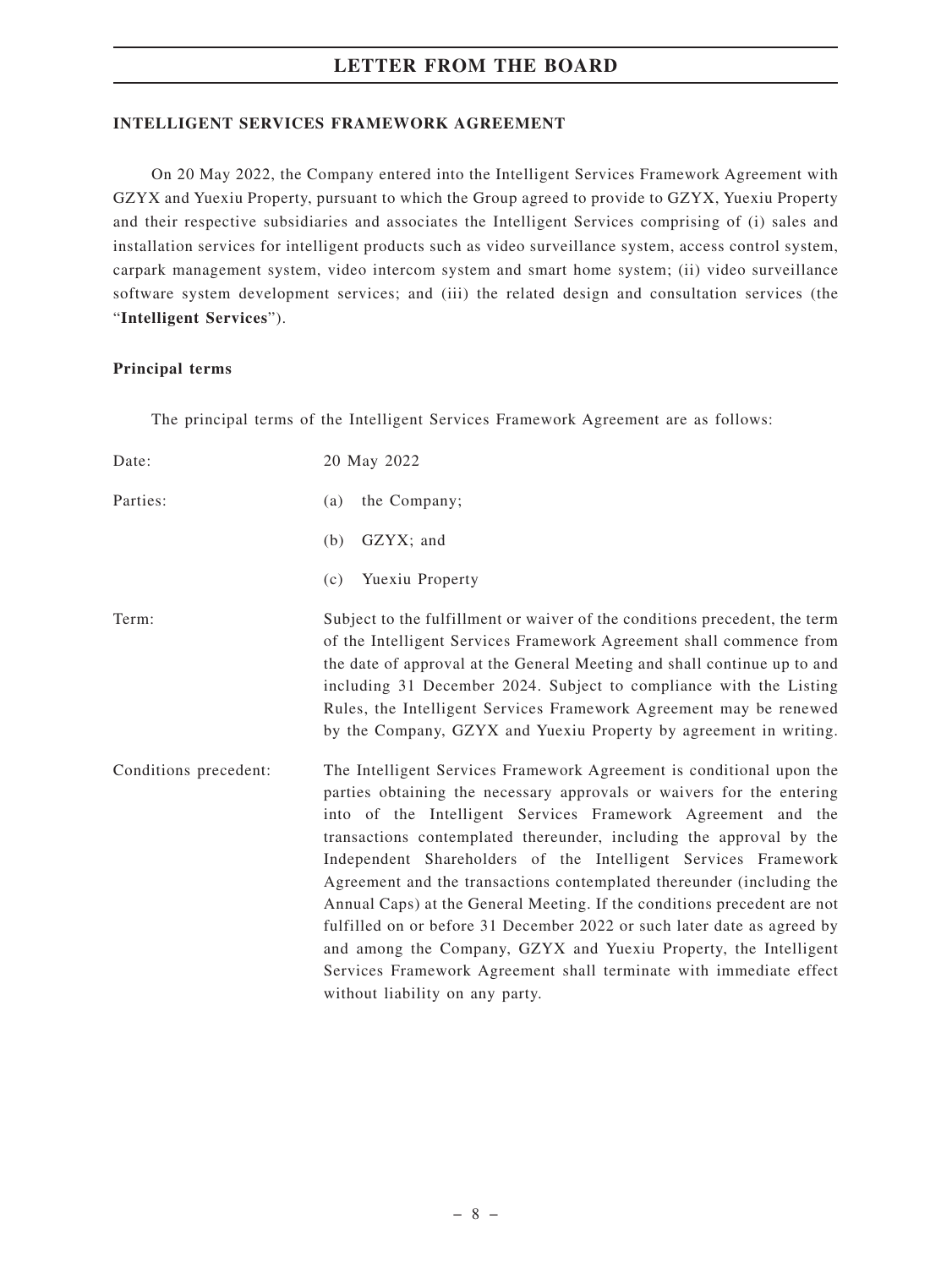Payment terms: The fees and payments due to the Group shall be paid as follows: (i) approximately 20% to 30% of the total fees will be paid as prepayment amount within 60 days of the date of signing of the separate agreement to be entered between a member of the Group and GZYX, Yuexiu Property or their respective subsidiaries and associates for the provision of the Intelligent Services; (ii) during the course of the provision of the Intelligent Services, approximately 60% to 70% of the total fees (and in aggregate not more than 90% of the total fees) will be paid within 60 days after issuing the relevant invoice on a quarterly basis according to the progress of work; (iii) approximately 7% of the total fees (and in aggregate not more than 97% of the total fees) will be paid within 60 days after issuing the invoice after acceptance and clearance of the Intelligent Services work; and (iv) the remaining balance shall be paid within 60 days after issuing the invoice upon completion of the warranty period which is normally one to two years after the completion of the Intelligent Services work.

#### **Historical Transaction Amounts**

The Group had not provided any Intelligent Services to GZYX, Yuexiu Property or their respective subsidiaries and associates prior to the Latest Practicable Date.

#### **Annual Caps**

The maximum annual fee payable to the Group under the Intelligent Services Framework Agreement for each of the financial years ending 31 December 2022, 2023 and 2024 will not exceed the Annual Caps set out below:

|                                         | Year ending 31 December |           |           |
|-----------------------------------------|-------------------------|-----------|-----------|
|                                         | 2022                    | 2023      | 2024      |
|                                         | (RMB'000)               | (RMB'000) | (RMB'000) |
| Total fees for the Intelligent Services |                         |           |           |
| Framework Agreement                     | 271,715                 | 525,259   | 691,166   |

The Annual Caps under the Intelligent Services Framework Agreement were determined with reference to (i) the estimated revenue to be recognized from the potential service contracts under the Intelligent Services Framework Agreement that may be granted to the Group by GZYX, Yuexiu Property and their respective subsidiaries and associates based on their existing property projects; (ii) the expected number of property projects to be developed by GZYX, Yuexiu Property and their respective subsidiaries and associates according to their business plan that may engage the Group for provision of the Intelligent Services; (iii) the Group's projected costs for the provision of the Intelligent Services to GZYX, Yuexiu Property and their respective subsidiaries and associates, including operating costs such as sales and materials costs, installation and labour costs, and direct costs, as well as the estimated increase in the projected costs annually; and (iv) the service fee calculated based on an estimated gross profit margin of 30.0% to be charged for the provision of the Intelligent Services by the Group, which is determined with reference to the prevailing market rate of service fee charged for comparable Intelligent Services generally offered by other independent service providers.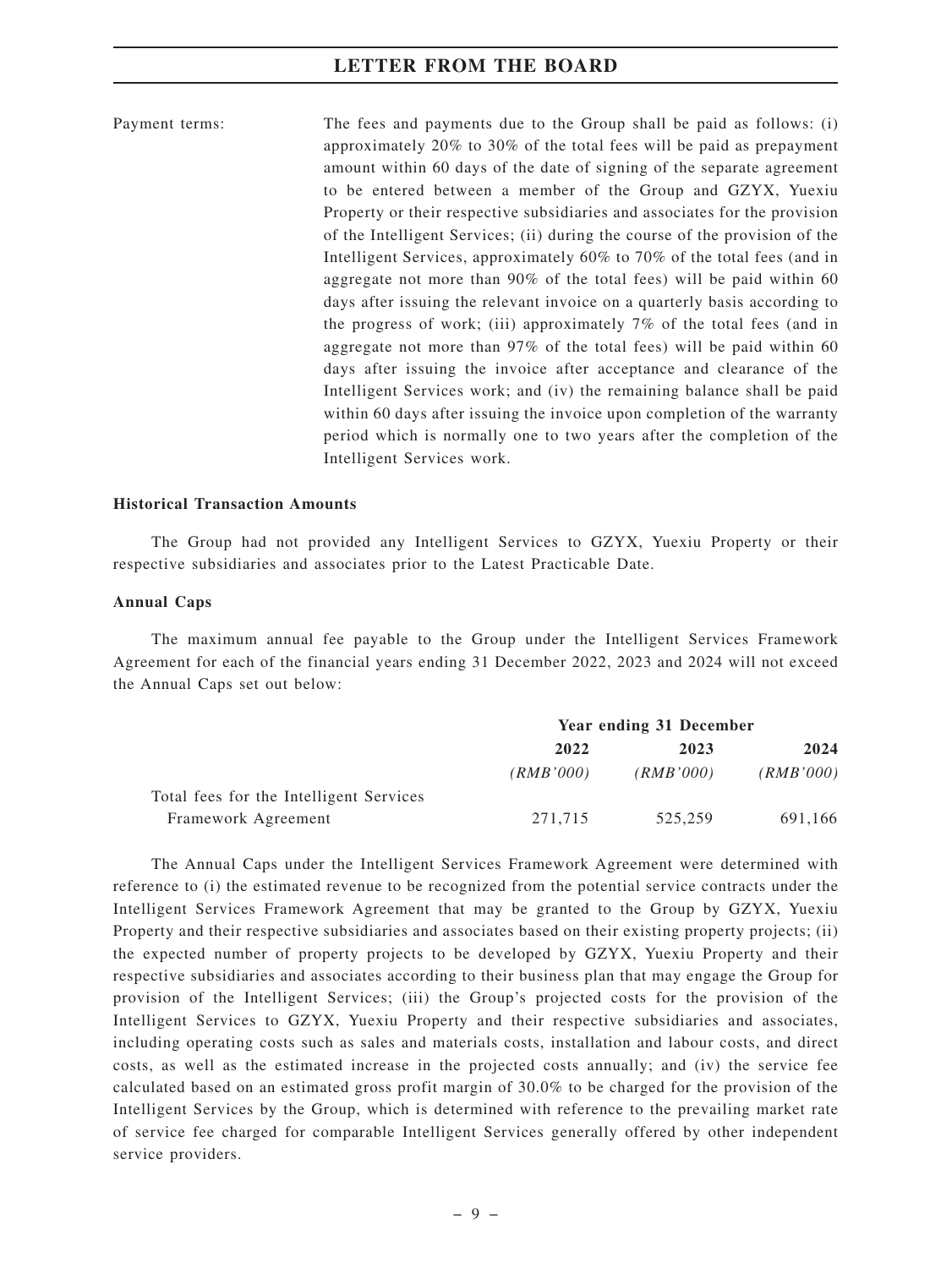#### **Pricing Policy**

The total fees of each project that the Group will charge for the Intelligent Services shall be determined after arm's length negotiations between the parties and on normal commercial terms with reference to (i) the type of property development and the scope and standard of the services to be provided, which are classified into four main categories, being high-end residential projects, budget residential projects, high-end commercial projects and budget commercial projects, and the anticipated total costs for providing such services under each of the said categories; and (ii) the gross profit margins charged by the Group to the Independent Third Parties for comparable Intelligent Services (if any), and if there have not been any comparable Intelligent Services provided by the Group to the Independent Third Parties, then the gross profit margins of comparable Intelligent Services generally offered by other independent service providers. In any case, the gross profit margin to be charged for the Intelligent Services shall be no less favourable than those charged by the Group to the independent customers or those charged by independent service providers for comparable Intelligent Services in the market.

To determine the total fee of each project, the Company shall prepare a pricing proposal (the "**Pricing Proposal**") which will set out the proposed total fee calculated with reference to (i) the projected costs for the project, comprising labour costs, material costs, installation costs and administrative costs based on the property type and the scope and standard of services to be offered; and (ii) the gross profit margin charged by the Group to independent customers for comparable Intelligent Services (if any), and if there have not been any such comparable Intelligent Services offered by the Group to independent customers, the gross profit margins of comparable Intelligent Services provided by independent service providers in the market. The Pricing Proposal will be submitted to the audit committee of the Board for evaluation and determination of the total fee to be charged for that project.

#### **Reasons and benefits for entering into the Intelligent Services Framework Agreement**

The Group is an urban operation service provider in China and a key market player offering integrated property management services in the Greater Bay Area. The Group strongly believes that introducing and developing the Intelligent Services business will be of substantial benefit to it, adding to its existing property management services and allowing the Group to provide a more comprehensive property management solution to its clients. In particular, the development of Intelligent Services will benefit from the PRC's national policy on continuous development of smart city, smart community and smart home; and the growing trend of creating smart features for the property management industry, while leveraging on the Group's experience and understanding of the property management market.

Based on GZYX and Yuexiu Property's respective latest development plans, it is expected that the demand for Intelligent Services in their property development projects will substantially increase in the coming years. The Group believes that the Intelligent Services Framework Agreement will enable the Group to benefit from the business opportunities arising from GZYX and Yuexiu Property's demand for Intelligent Services in their property development projects and therefore allow the Group to develop and enhance its capabilities and experience in the provision of Intelligent Services. The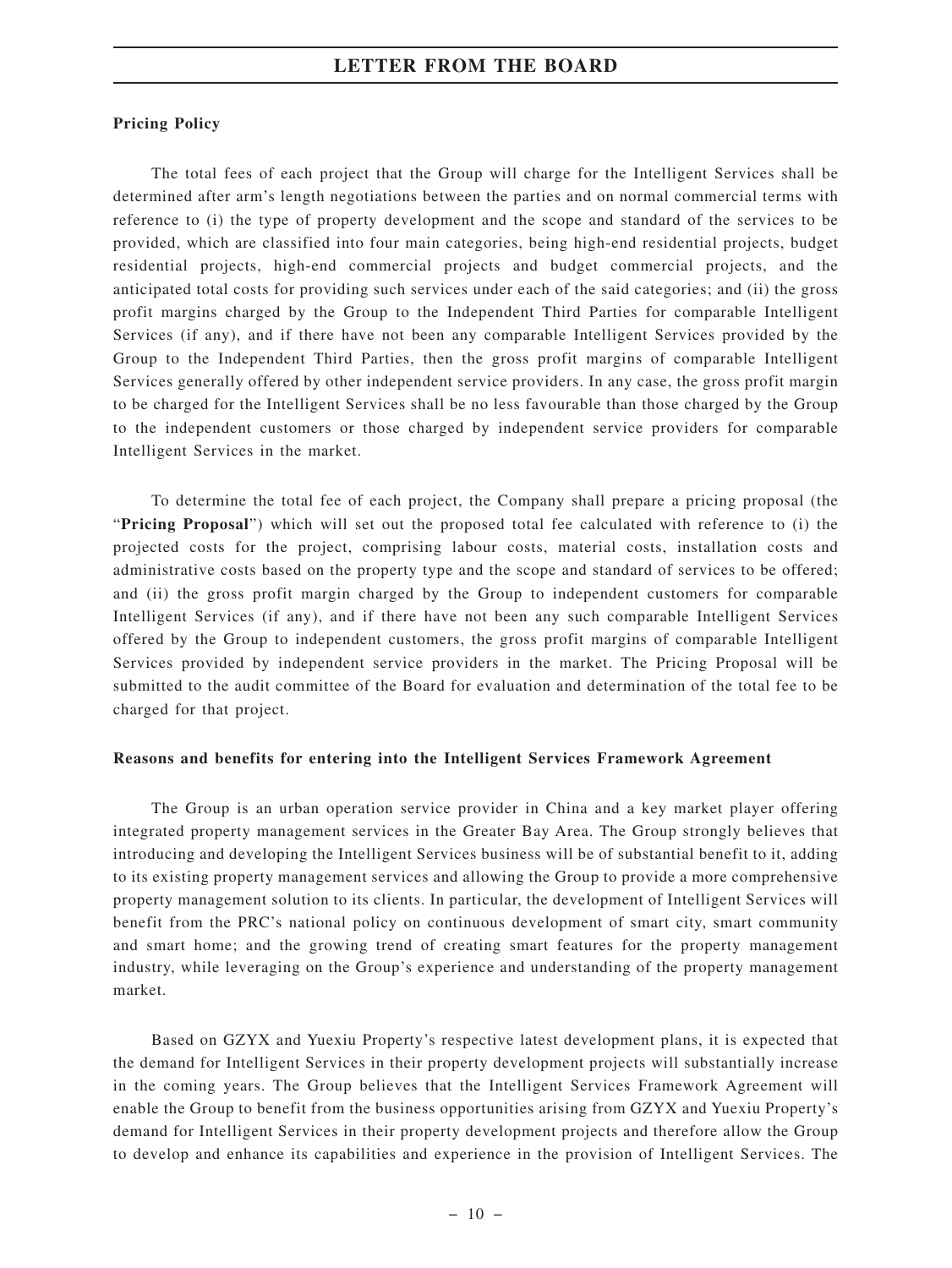Group will then be able to leverage on its experience to tap into opportunities to provide Intelligent Services to Independent Third Parties. The Group is pleased that it was awarded a contract of the provision of Intelligent Services by an independent property developer in PRC in April 2022.

The Group has continued to upgrade and expand its existing business and operation systems in preparation for the commencement of the Intelligent Services business, including recruiting a team of over 30 management, sales staff and other employees, all with substantial experience and expertise within the Intelligent Services industry — substantially increasing the Group's capability in designing, implementing and providing Intelligent Services. The Group has also registered copyrights and patents in relation to the Intelligent Services in order to enhance its competitive advantage. The Group aims to offer the Intelligent Services for both residential and non-residential properties and urban renewal projects, with a focus on improving the quality of property management services while creating efficiencies in labour costs. The Group expects that the Intelligent Services' development and offering will substantially increase the Group's total revenue and profitability.

Save for (i) Mr. Zhang Jianguo who is serving as a director and deputy general manager in GCCD and deputy general manager of Yuexiu Property, (ii) Mr. Lin Feng who is serving as a director and general manager of GCCD and vice chairman of board of directors, executive director and general manager of Yuexiu Property and (iii) Mr. Yao Xiaosheng who is serving as the general manager of the capital operations department of GZYX and YXE, none of the Directors has or is deemed to have a material interest in the Intelligent Services Framework Agreement and the transactions contemplated thereunder, including the Annual Caps. Hence, only Mr. Zhang Jianguo, Mr. Lin Feng and Mr. Yao Xiaosheng are required to abstain from voting on the relevant Board resolution(s) of the Company.

#### **INTERNAL CONTROL**

In order to further safeguard the interests of the Shareholders as a whole, the Group will implement the following internal control measures in relation to the continuing connected transactions under the Intelligent Services Framework Agreement:

- (i) as mentioned in the sub-section headed "Intelligent Services Framework Agreement Pricing Policy" of this circular, in order to ensure that the total fees charged by the Group will be no less favourable than those offered by the Group to independent customers for comparable Intelligent Services (if any), or those charged by other independent service providers in the market for comparable Intelligent Services, as the case may be:
	- (a) the audit committee of the Board will review and approve the Pricing Proposal prepared by the Company;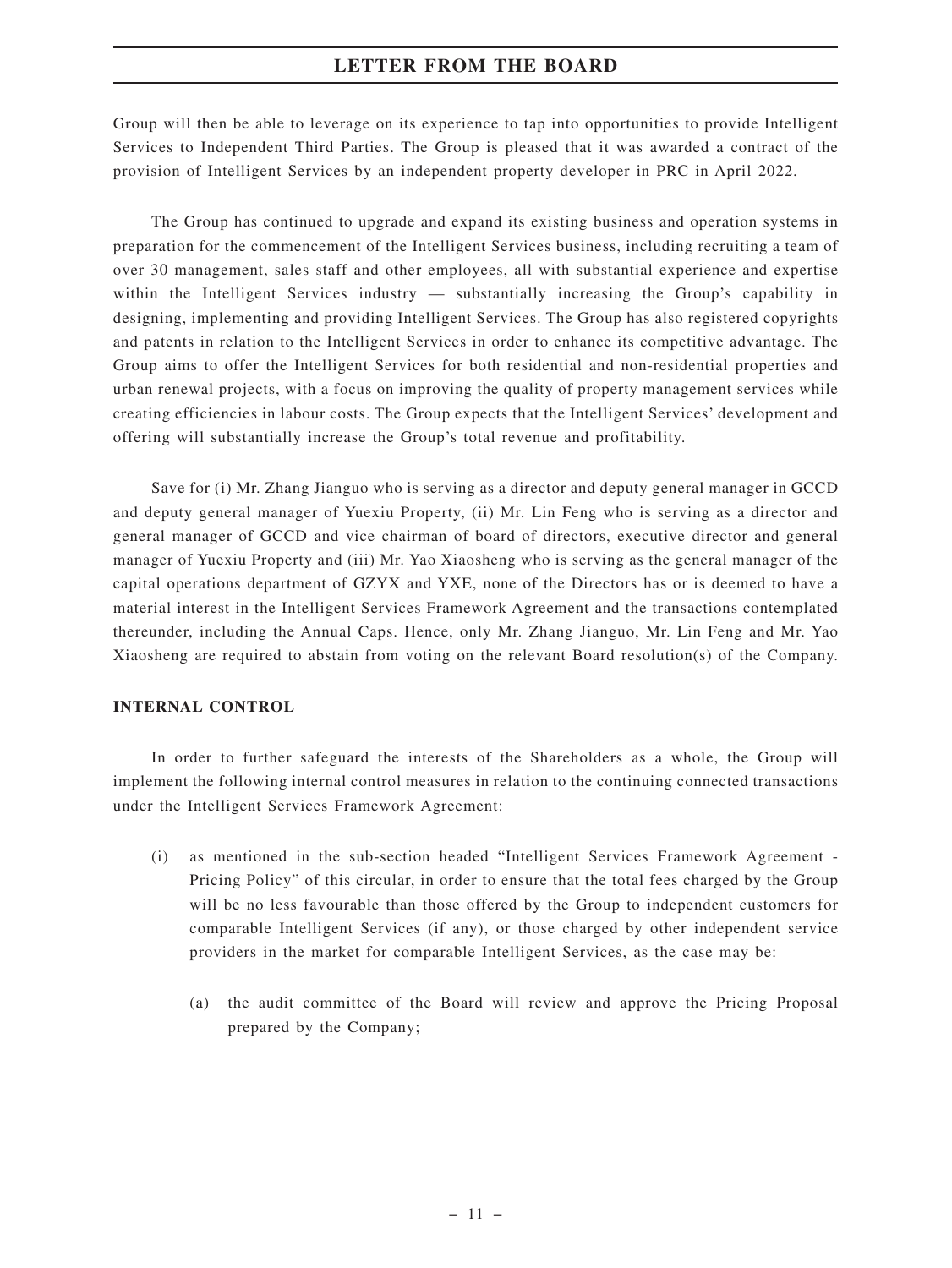- (b) the Group will keep records of historical fees (and the applicable gross profit margins) offered by the Group to independent customers for comparable Intelligent Services and maintain a database of the gross profit margins from at least three comparable service providers in the industry for provision of comparable Intelligent Services;
- (c) the Group will document the price determination process for each project under the Intelligent Services Framework Agreement for subsequent reporting and review;
- (ii) the finance department of the Company will monitor the total fees received for each project under the Intelligent Services Framework Agreement monthly to ensure the total fees received will not exceed the applicable Annual Caps;
- (iii) the Group will compile a continuing connected transaction report every six months on the transactions contemplated under the Intelligent Services Framework Agreement for review by the audit committee of the Board, the report shall comprise (a) the total amount of fees (and the applicable gross profit margins) received and payment terms for each project under the Intelligent Services Framework Agreement during the reporting period; (b) fee breakdown and comparison with the rates offered to independent customers by the Group (if any), or the gross profit margins used by other independent service providers for comparable Intelligent Services, and market payment terms; and (c) whether the applicable Annual Caps have been complied with;
- (iv) the audit committee of the Board will meet at least twice a year to review the implementation of the above measures for the transactions contemplated under the Intelligent Services Framework Agreement and report to the Board;
- (v) the Group will provide information and supporting documents to the independent non-executive Directors and auditors for them to conduct annual review of the continuing connected transactions of the Group;
- (vi) the independent non-executive Directors will provide an annual confirmation to the Board as to whether the continuing connected transactions have been entered into in the ordinary and usual course of business of the Group, are on normal commercial terms, are in accordance with the Intelligent Services Framework Agreement, and are on terms that are fair and reasonable and in the interests of the Shareholders as a whole as required by the Listing Rules; and
- (vii) the auditors of the Company will provide an annual confirmation to the Board as to whether anything has come to their attention that causes them to believe that the continuing connected transactions have not been approved by the Board, are not in accordance with the pricing policies of the Group in any material respects, are not entered into in accordance with the Intelligent Services Framework Agreement, or have exceeded the Annual Caps as required by the Listing Rules.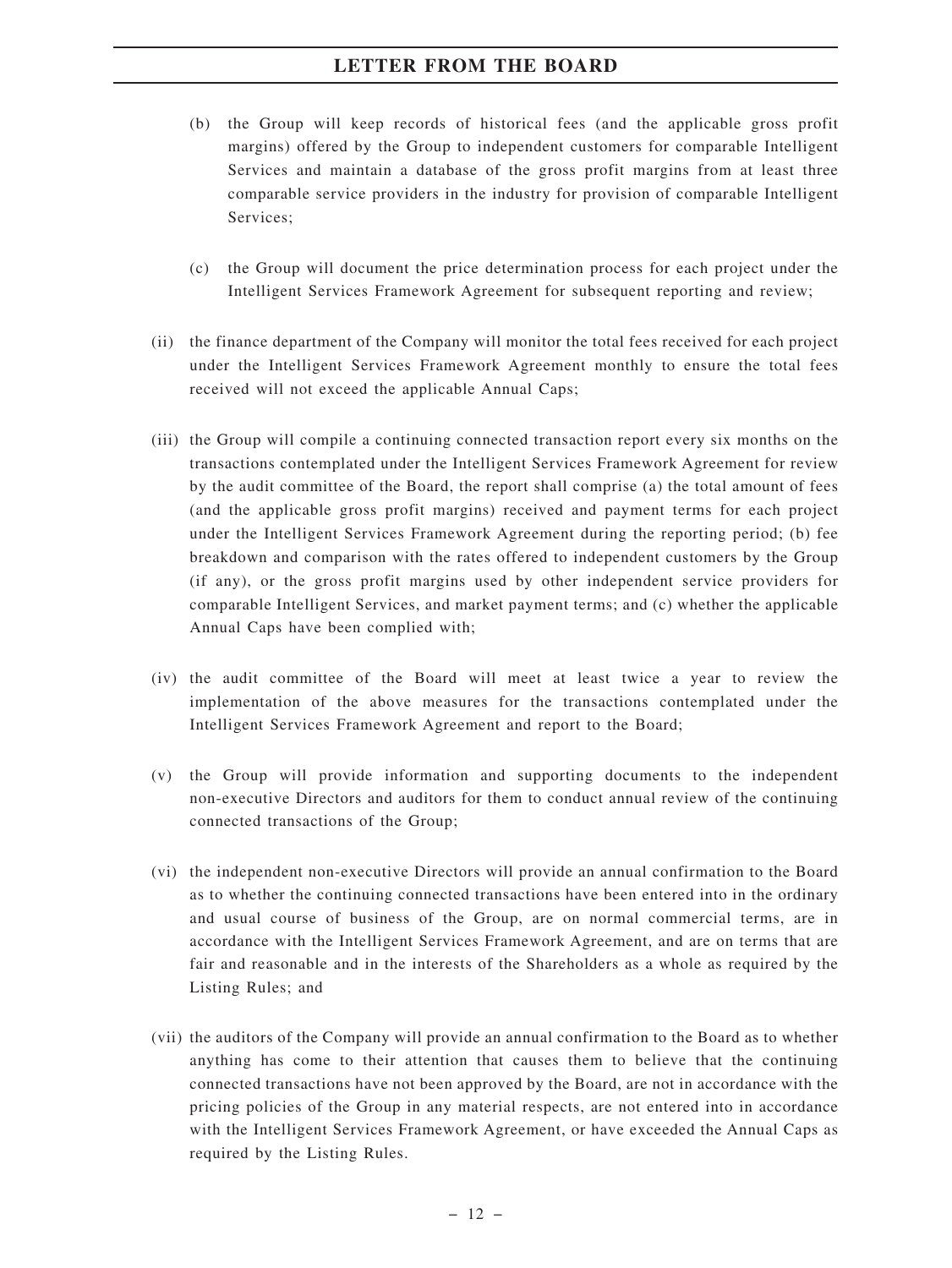#### **INFORMATION OF THE PARTIES TO THE INTELLIGENT SERVICES FRAMEWORK AGREEMENT**

#### **The Group**

The Group is an urban operation service provider in China and a key market player offering integrated property management services in the Greater Bay Area. Its major businesses comprise (i) non-commercial property management and value-added services, which consist of property management services, value-added services to non-property owners and community value-added services; and (ii) commercial property management and operational services, which consist of commercial operation and management services and market positioning consultancy and tenant sourcing services.

#### **GZYX**

GZYX, the ultimate controlling shareholder of Yuexiu Property and the Company, is a company established in the PRC with limited liability and is majority owned by the Guangzhou Municipal People's Government of the PRC. GZYX and its subsidiaries (other than the Group) are engaged in various businesses segments, including (i) real estate and property development business; (ii) commercial banking, asset management, finance leasing, futures, business investment and other financial services; (iii) transportation, infrastructure and construction business; and (iv) livestock breeding, dairy industry, food processing and other businesses.

#### **Yuexiu Property**

Yuexiu Property, a controlling shareholder of the Company which indirectly holds the shares of the Company through its direct wholly-owned subsidiary, namely GCD China, is a company incorporated in Hong Kong with limited liability and listed on the Main Board of the Stock Exchange (Stock Code: 00123). Yuexiu Property and its subsidiaries (other than the Group) are principally engaged in property development and investment, deepening the implementation of the "1+4" national strategic layout and deep cultivation of the Greater Bay Area market, and focusing on expanding their business in Eastern China, Central China, Northern China and Southwestern China.

### **IMPLICATIONS UNDER THE LISTING RULES**

As at the Latest Practicable Date, GZYX and Yuexiu Property are controlling shareholders of the Company and therefore GZYX, Yuexiu Property and their respective associates are connected persons of the Company under the Listing Rules. Accordingly, the transactions contemplated under the Intelligent Services Framework Agreement will constitute continuing connected transactions for the Company under Chapter 14A of the Listing Rules.

As one or more of the applicable percentage ratios in respect of the Annual Caps under the Intelligent Services Framework Agreement exceeds 5%, the transactions contemplated under the Intelligent Services Framework Agreement are subject to reporting, announcement, circular and Independent Shareholders' approval requirements under Chapter 14A of the Listing Rules.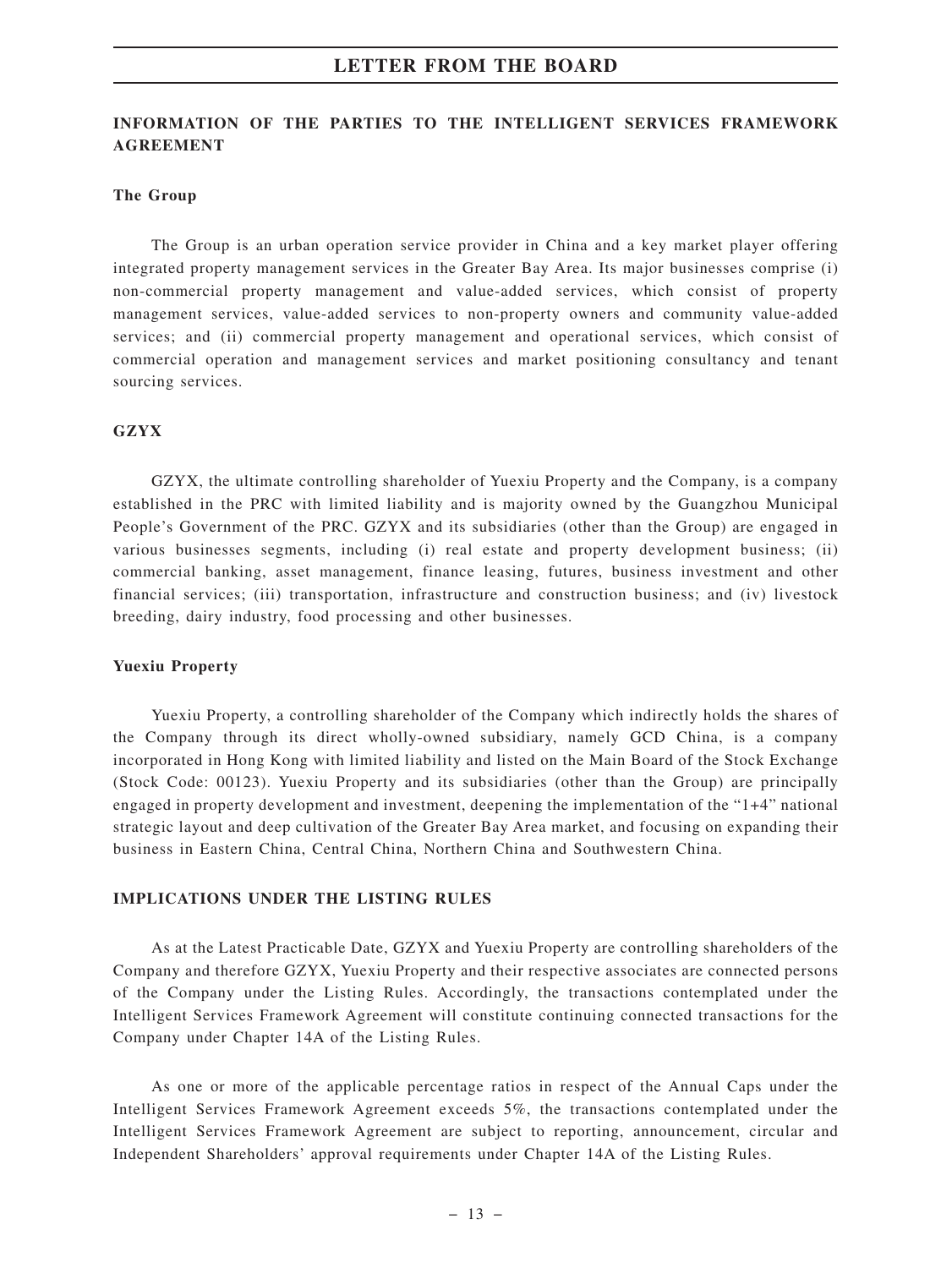### **FORMATION OF AN INDEPENDENT BOARD COMMITTEE AND APPOINTMENT OF INDEPENDENT FINANCIAL ADVISER**

The Independent Board Committee comprising all the independent non-executive Directors has been formed to advise the Independent Shareholders as to whether the continuing connected transactions under the Intelligent Services Framework Agreement and the Annual Caps are fair and reasonable, and whether the continuing connected transactions under the Intelligent Services Framework Agreement are on normal commercial terms, in the ordinary and usual course of business of the Group and in the interests of the Company and the Shareholders as a whole, and to advise the Independent Shareholders on how to vote at the General Meeting, after taking into account the recommendations of the Independent Financial Adviser.

Somerley Capital Limited has been appointed as the Independent Financial Adviser to advise the Independent Board Committee and the Independent Shareholders in such regard.

Accordingly, your attention is drawn to the letter from the Independent Board Committee set out on pages 16 to 17 of this circular, which contains its recommendation to the Independent Shareholders and the letter from the Independent Financial Adviser set out on pages 18 to 30 of this circular, which contains its advice to the Independent Board Committee and the Independent Shareholders.

#### **GENERAL MEETING**

The General Meeting will be held at 10 a.m. on Wednesday, 29 June 2022 at Island Ballroom C (Level 5), Island Shangri-La, Hong Kong, Two Pacific Place, Supreme Court Road, Central, Hong Kong for the purpose of considering and, if thought fit, passing the resolutions set out in the notice of the General Meeting, which is set out on pages GM-1 to GM-2 of this circular. Whether or not you are able or intend to attend and vote at the General Meeting in person, you are requested to complete and return the enclosed form of proxy to the Company's share registrar, Tricor Investor Services Limited, at Level 54, Hopewell Centre, 183 Queen's Road East, Hong Kong, as soon as possible and in any event not less than 48 hours before the time appointed for the holding of the meeting or any adjournment thereof. The completion and delivery of a form of proxy will not preclude you from attending and voting in person at the General Meeting or any adjournment thereof should you so wish, and in such event, the instrument appointing a proxy will be deemed to be revoked.

The voting in respect of the resolutions to be proposed at the General Meeting will be conducted by way of a poll.

As at the Latest Practicable Date, GCD China and its associates were interested in an aggregate of 1,018,600,000 Shares, representing approximately 66.92% of the total issued share capital of the Company. GCD China and its associates will abstain from voting at the General Meeting in respect of the proposed resolutions to approve the Intelligent Services Framework Agreement and the Annual Caps. Save as disclosed above, to the best of the Directors' knowledge, information and belief having made all reasonable enquiries, no other Shareholder or any of its associates has a material interest in the Intelligent Services Framework Agreement and the Annual Caps, therefore no other Shareholder would be required to abstain from voting on the relevant resolutions to be proposed at the General Meeting.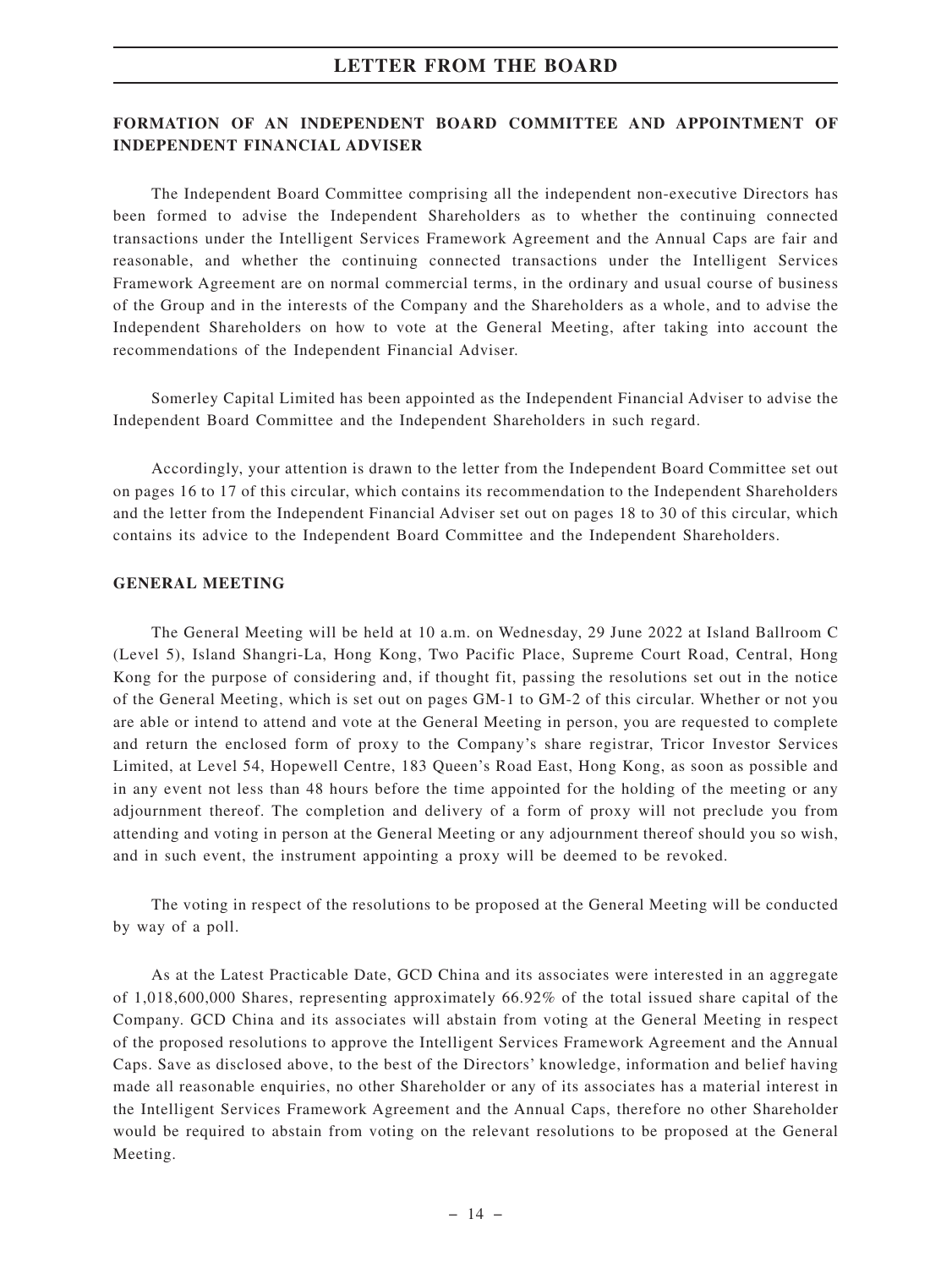#### **CLOSURE OF REGISTER OF MEMBERS**

The register of members of the Company will be closed from Monday, 27 June 2022 to Wednesday, 29 June 2022 (both days inclusive) in order to determine entitlements for attending and voting at the General Meeting. In order to qualify for attending and voting at the General Meeting, all share transfer accompanied by the relevant share certificates, must be lodged for registration with the Company's share registrar, Tricor Investor Services Limited, Level 54, Hopewell Centre, 183 Queen's Road East, Hong Kong by no later than 4:30 p.m. on Friday, 24 June 2022.

#### **RECOMMENDATION**

The Directors (including the independent non-executive Directors whose views have been set out in the Letter from the Independent Board Committee in this circular after taking into consideration the advice of the Independent Financial Adviser but excluding the Directors who have abstained from voting on the relevant Board resolutions of the Company) consider that the continuing connected transactions contemplated under the Intelligent Services Framework Agreement have been conducted by the Company in its ordinary and usual course of business, on normal commercial terms, are fair and reasonable and in the interests of the Company and the Shareholders as a whole, and the relevant Annual Caps for the transactions contemplated under the Intelligent Services Framework Agreement are fair and reasonable. The Directors therefore recommend the Independent Shareholders to vote in favour of the relevant resolutions set out in the notice of the General Meeting.

#### **FURTHER INFORMATION**

Your attention is drawn to the additional information set out in the Appendix to this circular.

**Since the Intelligent Services Framework Agreement is subject to the fulfilment of the conditions precedent set out therein and the transactions contemplated thereunder may or may not proceed, Shareholders and potential investors are advised to exercise caution when dealing in the securities of the Company.**

> Yours faithfully, By Order of the Board of **Yuexiu Services Group Limited ZHANG Jianguo** *Executive Director*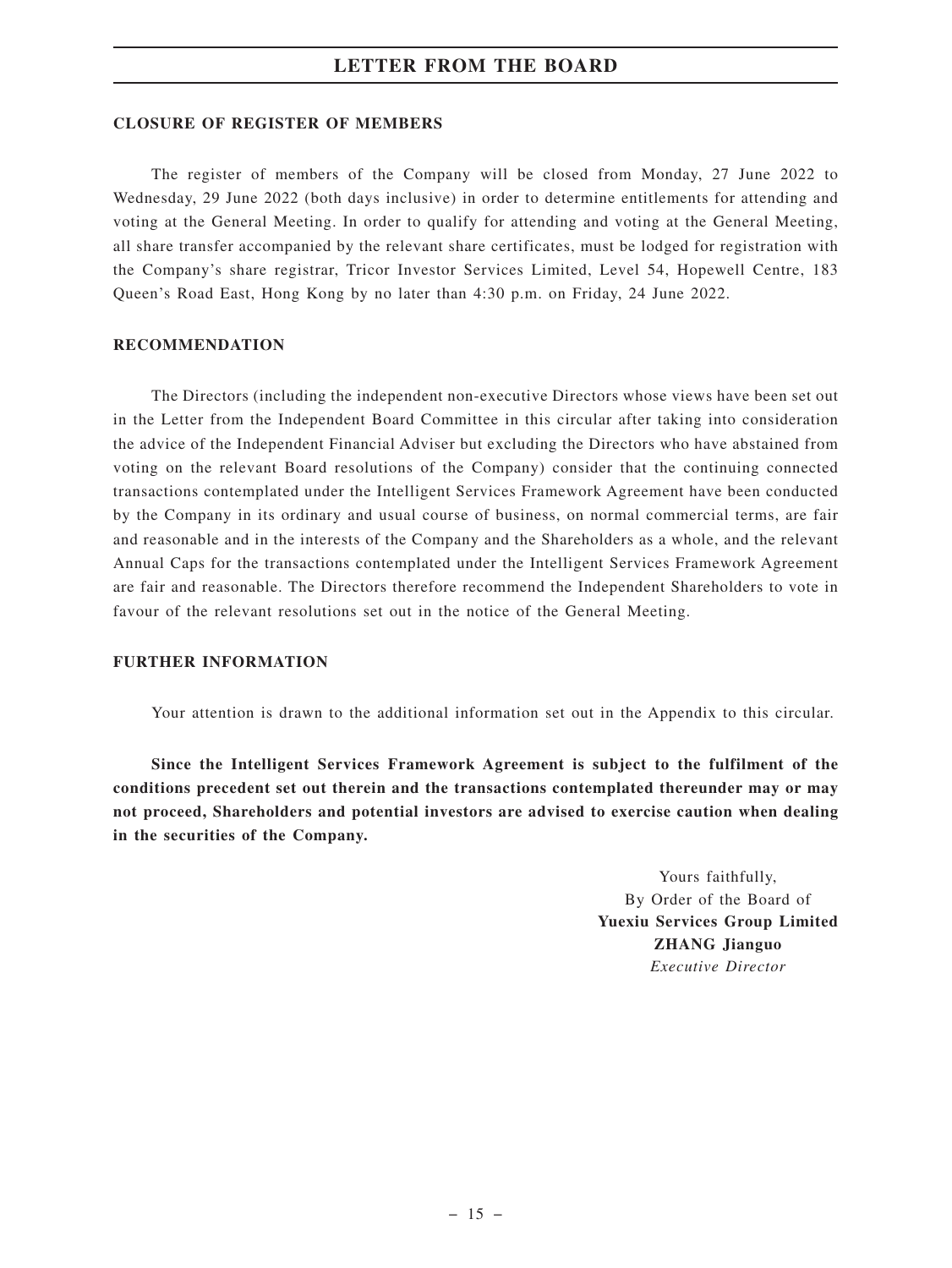# **LETTER FROM THE INDEPENDENT BOARD COMMITTEE**

*The following is the text of the letter from the Independent Board Committee setting out its recommendation to the Independent Shareholders in relation to the Intelligent Services Framework Agreement and the transactions contemplated thereunder.*



*(Incorporated in Hong Kong with limited liability)* **(Stock Code: 6626)**

13 June 2022

*To the Independent Shareholders*

Dear Sir or Madam,

# **CONTINUING CONNECTED TRANSACTION — INTELLIGENT SERVICES FRAMEWORK AGREEMENT**

We refer to the circular of the Company dated 13 June 2022 (the "**Circular**") to the Shareholders, of which this letter forms part. Terms defined in the Circular have the same meanings in this letter unless the context otherwise requires.

In compliance with the Listing Rules, we have been appointed to advise the Independent Shareholders as to whether, in our opinion, the transactions contemplated under the Intelligent Services Framework Agreement are conducted by the Company in its ordinary and usual course of business, are on normal commercial terms, are in the interests of the Company and the Shareholders as a whole and are fair and reasonable so far as the Independent Shareholders are concerned. In this connection, Somerley Capital Limited has been appointed as the Independent Financial Adviser to advise the Independent Board Committee and the Independent Shareholders in respect of the transactions contemplated under the Intelligent Services Framework Agreement.

We wish to draw your attention to the letter from the Board set out on pages 7 to 15 of the Circular, and the letter from the Independent Financial Adviser to the Independent Board Committee and the Independent Shareholders set out on pages 18 to 30 of the Circular which contains its opinion in respect of transactions contemplated under the Intelligent Services Framework Agreement.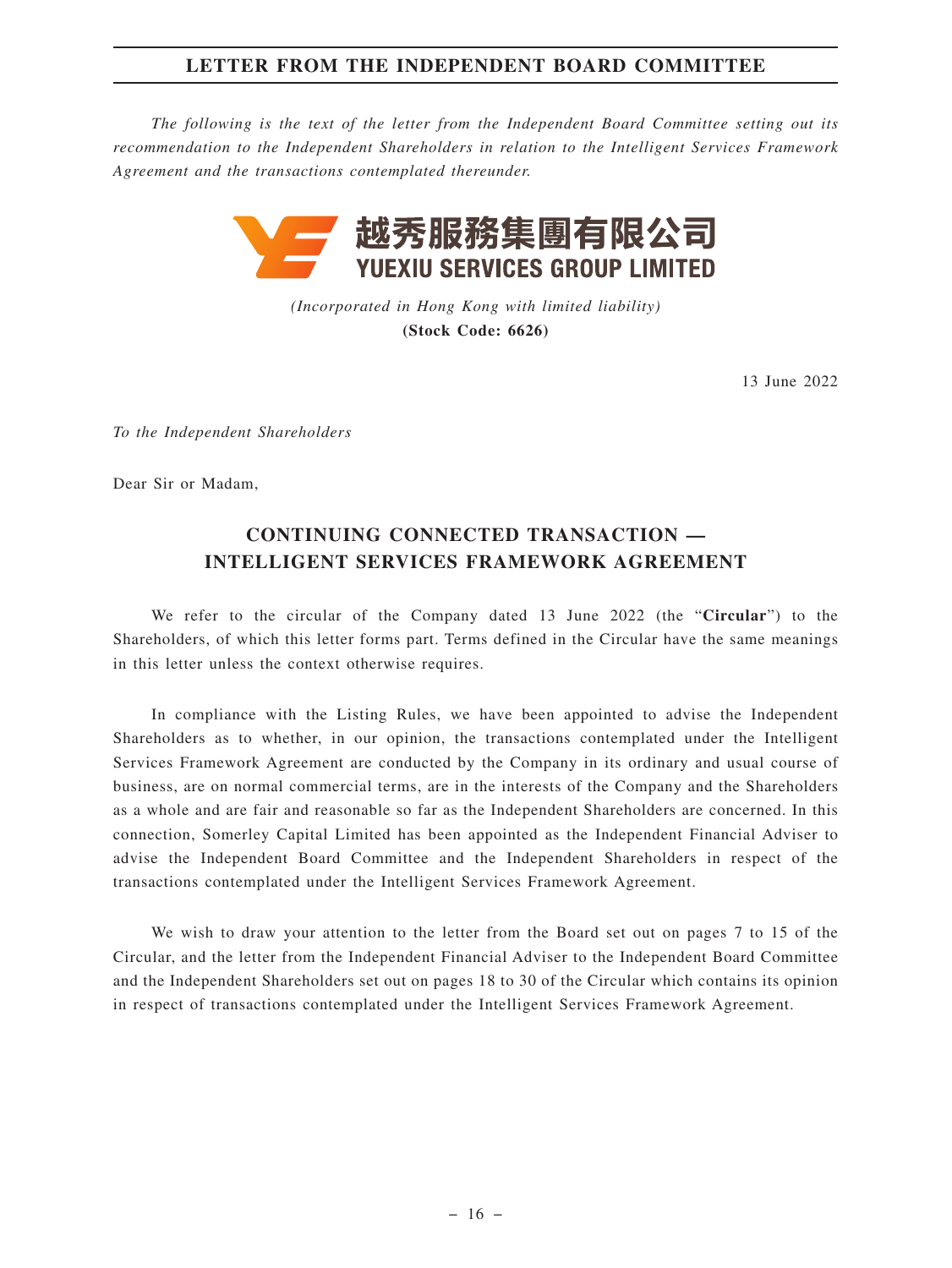# **LETTER FROM THE INDEPENDENT BOARD COMMITTEE**

Having taken into account the advice of the Independent Financial Adviser and its recommendation in relation thereto, we consider that the transactions contemplated under the Intelligent Services Framework Agreement are conducted by the Company in its ordinary and usual course of business, are on normal commercial terms, are in the interests of the Company and the Shareholders as a whole and are fair and reasonable so far as the Independent Shareholders are concerned. Accordingly, we recommend that you vote in favour of the relevant resolutions set out in the notice of the General Meeting.

> Yours faithfully, For and on behalf of the Independent Board Committee of **Yuexiu Services Group Limited**

**HUNG Shing Ming** *Independent Non-executive Director*

**HUI Lai Kwan** *Independent Non-executive Director*

**CHAN Yuen Hang Kenneth** *Independent Non-executive Director*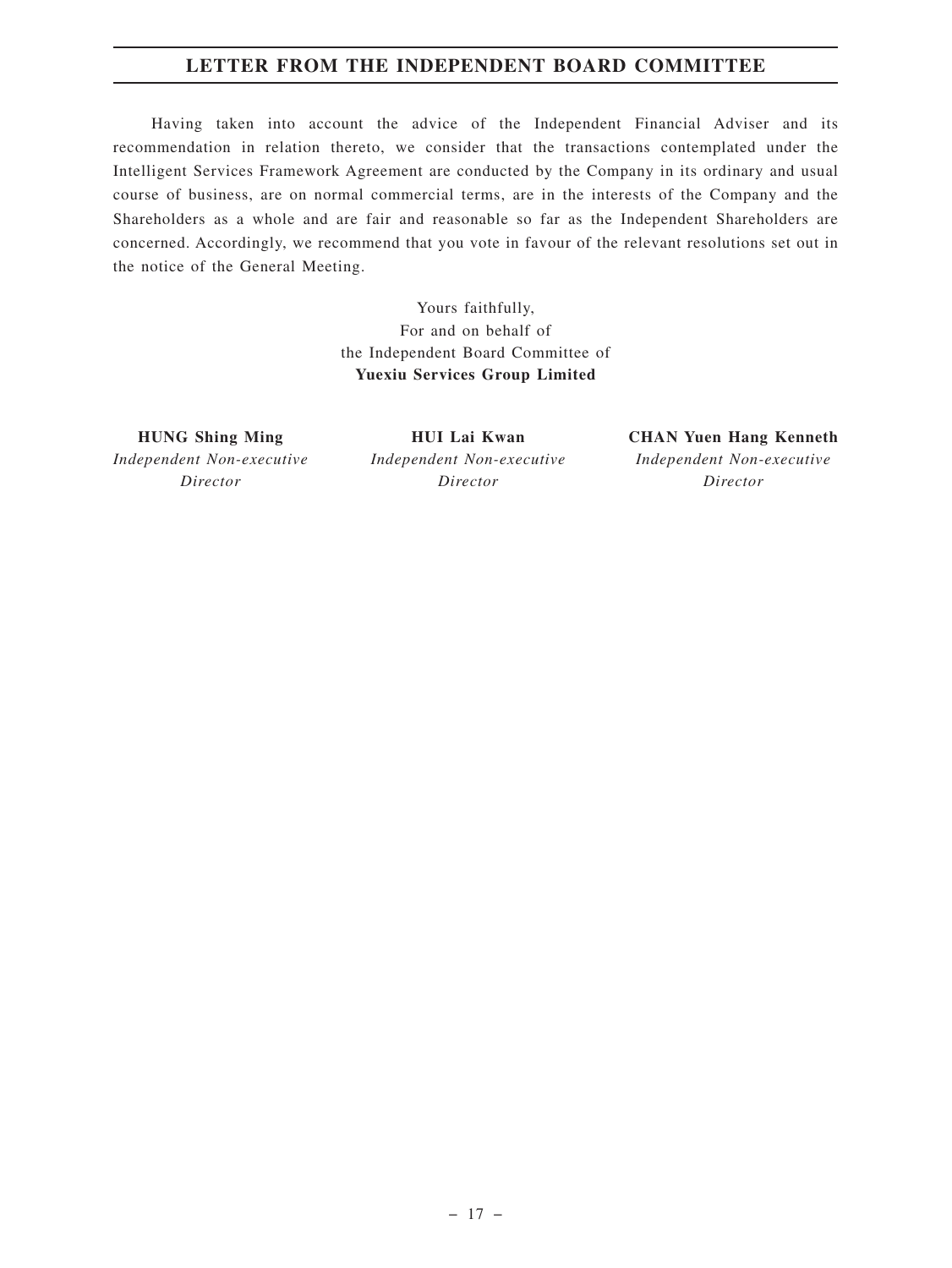*The following is the letter of advice from Somerley Capital Limited to the Independent Board Committee and the Independent Shareholders, which has been prepared for the purpose of inclusion in the Circular.*



#### **SOMERLEY CAPITAL LIMITED**

20th Floor China Building 29 Queen's Road Central Hong Kong

13 June 2022

*To: The Independent Board Committee and the Independent Shareholders of Yuexiu Services Group Limited*

Dear Sirs,

# **CONTINUING CONNECTED TRANSACTION — INTELLIGENT SERVICES FRAMEWORK AGREEMENT**

#### **INTRODUCTION**

We refer to our appointment to advise the Independent Board Committee and Independent Shareholders in connection with the entering into of the Intelligent Services Framework Agreement with GZYX and Yuexiu Property, pursuant to which the Group agreed to provide to GZYX, Yuexiu Property and their respective subsidiaries and associates the Intelligent Services. Details of the Intelligent Services Framework Agreement are contained in the circular to the Shareholders dated 13 June 2022 (the "**Circular**"), of which this letter forms a part. Unless the context otherwise requires, capitalised terms used in this letter shall have the same meanings as those defined in the Circular.

As GZYX and Yuexiu Property are the controlling shareholders of the Company, GZYX, Yuexiu Property and their respective associates are connected persons of the Company under the Listing Rules. Accordingly, the transactions contemplated under the Intelligent Services Framework Agreement will constitute continuing connected transactions for the Company under Chapter 14A of the Listing Rules. As one or more of the applicable percentage ratios in respect of the Annual Caps under the Intelligent Services Framework Agreement exceeds 5%, the transactions contemplated under the Intelligent Services Framework Agreement are subject to the reporting, announcement, circular and Independent Shareholders' approval requirements under Chapter 14A of the Listing Rules.

As stated in the letter from the Board, the Company has established the Independent Board Committee comprising all independent non-executive Directors to advise the Independent Shareholders as to whether the continuing connected transactions under the Intelligent Services Framework Agreement and the Annual Caps are fair and reasonable, and whether the continuing connected transactions under the Intelligent Services Framework Agreement are on normal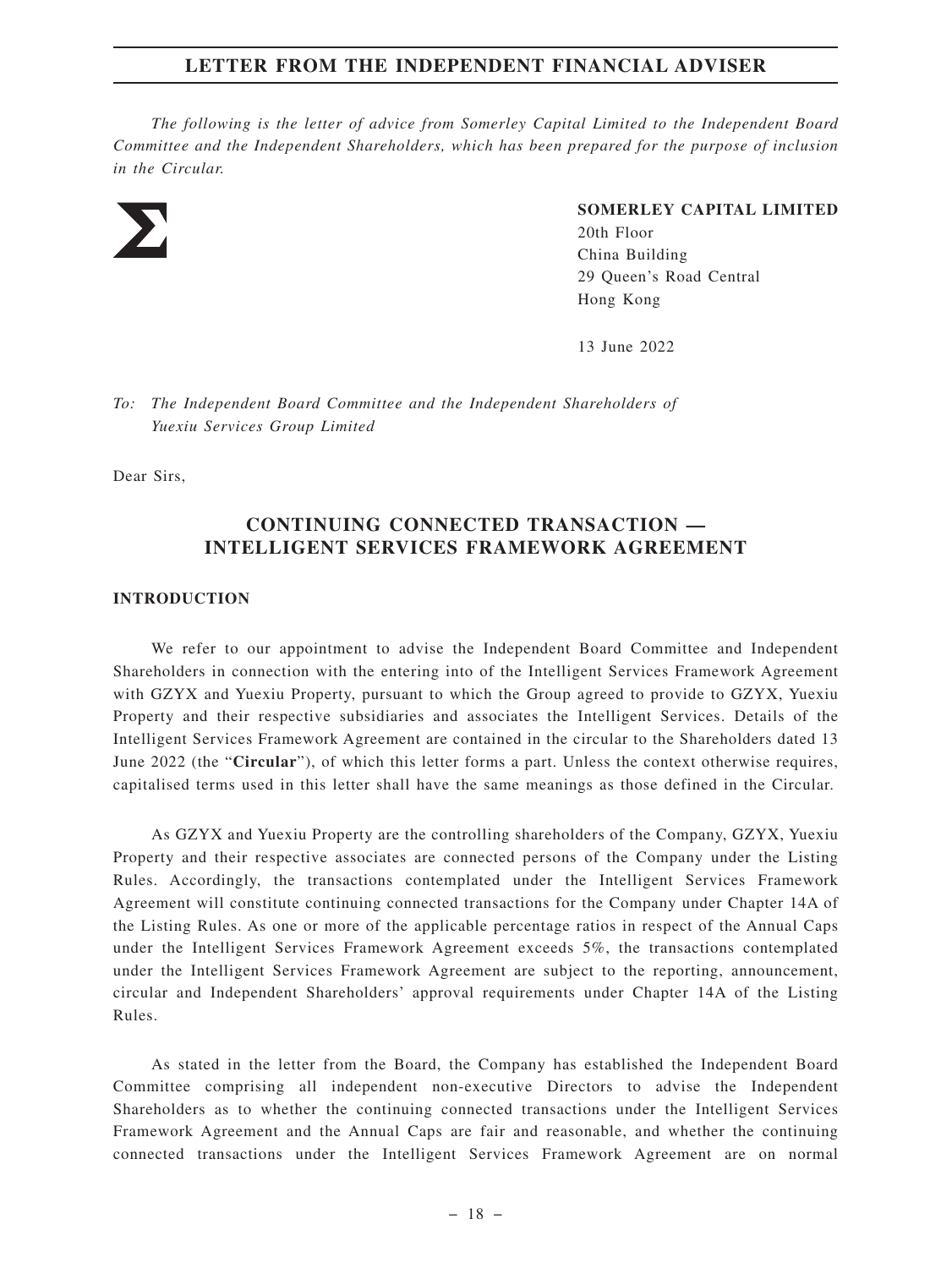commercial terms, in the ordinary and usual course of business of the Group and in the interests of the Company and the Shareholders as a whole, and to advise the Independent Shareholders on how to vote at the General Meeting. We have been appointed to advise the Independent Board Committee in this regard.

GCD China and its associates will abstain from voting at the General Meeting in respect of the proposed resolutions to approve the Intelligent Services Framework Agreement and the Annual Caps. Save as disclosed above, to the best of the Directors' knowledge, information and belief having made all reasonable enquiries, no other Shareholder or any of its associates has a material interest in the Intelligent Services Framework Agreement and the Annual Caps, therefore no other Shareholders would be required to abstain from voting on the relevant resolutions to be proposed at the General Meeting.

During the past two years, Somerley is acting or has acted as the independent financial adviser (the "**IFA Engagements**") to the independent board committee and independent shareholders / unitholders of Yuexiu Property and Yuexiu Real Estate Investment Trust ("**Yuexiu REIT**") in relation to connected transactions and continuing connected transactions and Chong Hing Bank Limited ("**Chong Hing Bank**") in relation to its privatisation proposal. GZYX is the controlling shareholder of each of Yuexiu Property and Chong Hing Bank and the substantial unitholder of Yuexiu REIT. For details of those announced transactions for which we have been engaged as the independent financial adviser in the past two years, please refer to Yuexiu Property's announcements dated 22 November 2020, 23 November 2020, 23 December 2020, 8 February 2021 and 31 December 2021, Yuexiu REIT's announcements dated 20 November 2020 and 24 October 2021 and Chong Hing Bank's announcement dated 19 May 2021. The above IFA Engagements were limited to providing independent financial advisory services to each of Yuexiu Property, Yuexiu REIT and Chong Hing Bank pursuant to the Listing Rules, the Code on Real Estate Investment Trusts and the Hong Kong Code on Takeovers and Mergers issued by the Securities and Futures Commission of Hong Kong, as the case may be, and Somerley, in return, has received fixed normal advisory fees from them. Somerley is not aware of any circumstances as set out in Rule 13.84 under the Listing Rules or any other matters which may cause it to have a conflict of interest in acting as the independent financial adviser regarding the Intelligent Services Framework Agreement and the Annual Caps.

We, Somerley Capital Limited, are not associated with the Company, GZYX, Yuexiu Property, their respective substantial shareholders or associates, and accordingly, are considered eligible to give independent advice on the Intelligent Services Framework Agreement and the Annual Caps. Apart from normal professional fees payable to us by the Company in connection with this engagement, no arrangement exists whereby we will receive any other fees or benefits from the Company, GZYX, Yuexiu Property, their substantial shareholders or associates.

In formulating our opinion and recommendation, we have reviewed, among other things, the Intelligent Services Framework Agreement, the independent advisory report (the "**Advisory Report**") issued by Cushman & Wakefield Limited, an independent advisor (the "**Independent Advisor**") and the information set out in the Circular. We have also discussed with the management of the Group regarding the businesses of and the commercial implications of the Intelligent Services Framework Agreement on the Group.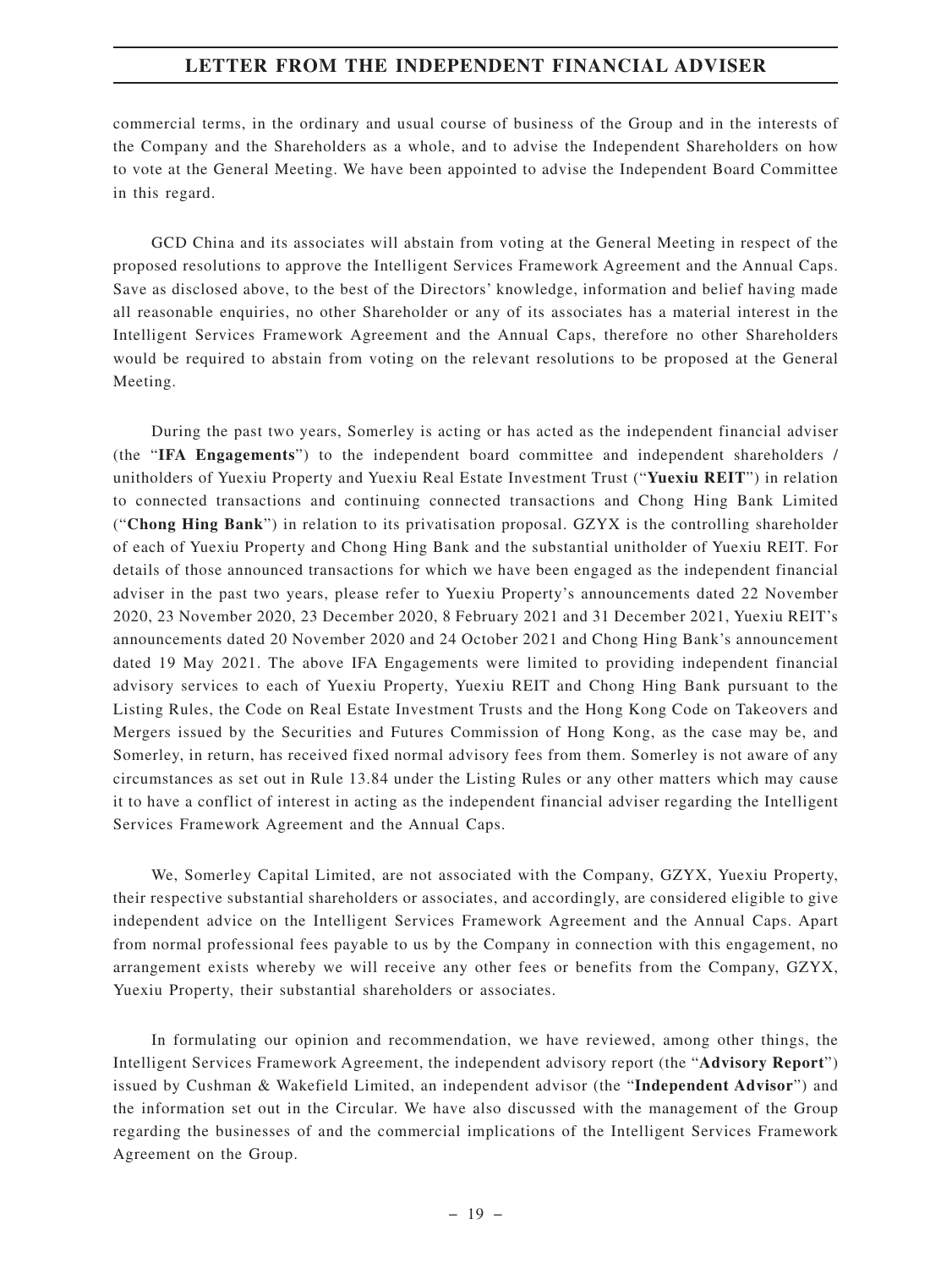In addition, we have relied on the information and facts supplied, and the opinions and intention expressed, by the Directors and management of the Group and have assumed that they are true, accurate and complete and will remain true, accurate and complete up to the time of the General Meeting. We have also sought and received confirmation from the Directors that no material facts have been omitted from the information supplied and opinions expressed to us. We have no reason to believe that any material information has been withheld from us, or to doubt the truth or accuracy of the information provided. We have relied on such information and consider that the information we have received is sufficient for us to reach an informed view. We have not, however, conducted any independent investigation into the business and affairs of the Group.

#### **PRINCIPAL FACTORS AND REASONS CONSIDERED**

In formulating our opinion, we have taken into consideration the following principal factors and reasons:

#### **1. Information on the Group**

The Group is an urban operation service provider in China and a key market player offering integrated property management services in the Greater Bay Area. Its major businesses comprise (i) non-commercial property management and value-added services, which consist of property management services, value-added services to non-property owners and community value-added services; and (ii) commercial property management and operational services, which consist of commercial operation and management services and market positioning consultancy and tenant sourcing services.

#### **2. Information on GZYX and Yuexiu Property**

GZYX, the ultimate controlling shareholder of Yuexiu Property and the Company, is a company established in the PRC with limited liability and is majority owned by the Guangzhou Municipal People's Government of the PRC. GZYX and its subsidiaries (other than the Group) are engaged in various businesses segments, including (i) real estate and property development business; (ii) commercial banking, asset management, finance leasing, futures, business investment and other financial services; (iii) transportation, infrastructure and construction business; and (iv) livestock breeding, dairy industry, food processing and other businesses.

Yuexiu Property, a controlling shareholder of the Company which indirectly holds the shares of the Company through its direct wholly-owned subsidiary, namely GCD China, is a company incorporated in Hong Kong with limited liability and listed on the Main Board of the Stock Exchange (stock code: 00123). Yuexiu Property and its subsidiaries (other than the Group) are principally engaged in property development and investment, deepening the implementation of the "1+4" national strategic layout and deep cultivation of the Greater Bay Area market, and focusing on expanding their business in Eastern China, Central China, Northern China and Southwestern China.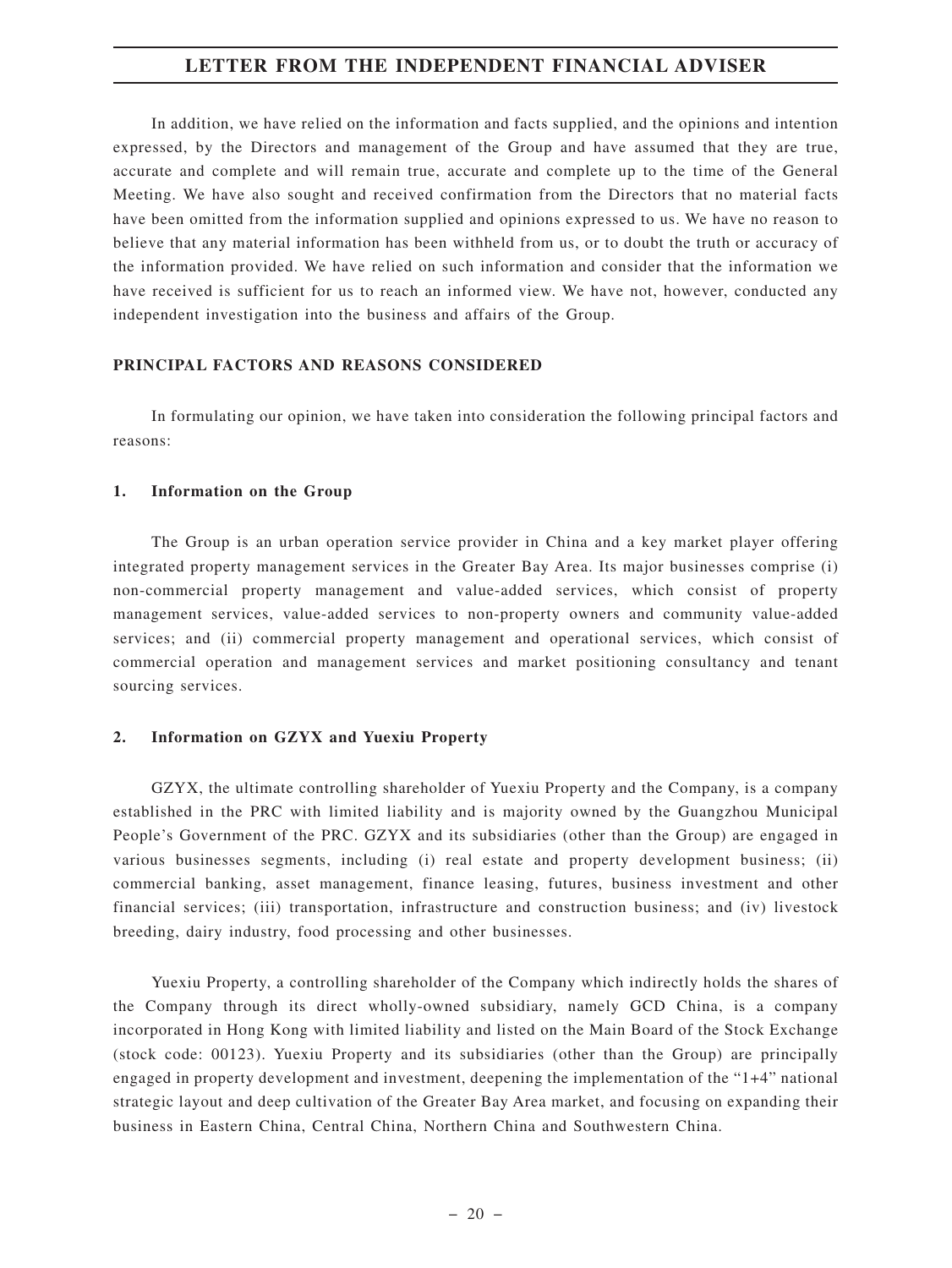# **3. Reasons for and benefits for the entering into of the Intelligent Services Framework Agreement**

As stated in the letter from the Board, the Group is an urban operation service provider in China and a key market player offering integrated property management services in the Greater Bay Area. The Group strongly believes that introducing and developing the Intelligent Services business will be of substantial benefit to it, adding to its existing property management services and allowing the Group to provide a more comprehensive property management solution to its clients. In particular, the development of Intelligent Services will benefit from the PRC's national policy on continuous development of smart city, smart community and smart home; and the growing trend of creating smart features for the property management industry, while leveraging on the Group's experience and understanding of the property management market.

Based on GZYX and Yuexiu Property's respective latest development plans, it is expected that the demand for Intelligent Services in their property development projects will substantially increase in the coming years. The Group believes that the Intelligent Services Framework Agreement will enable the Group to benefit from the business opportunities arising from GZYX and Yuexiu Property's demand for Intelligent Services in their property development projects and therefore allow the Group to develop and enhance its capabilities and experience in the provision of Intelligent Services. The Group will then be able to leverage on its experience to tap into opportunities to provide Intelligent Services to Independent Third Parties. The Group is pleased that it was awarded a contract for provision of Intelligent Services by an independent property developer in the PRC in April 2022.

The Group has continued to upgrade and expand its existing business and operation systems in preparation for the commencement of the Intelligent Services business, including recruiting a team of over 30 management, sales staff and other employees, all with substantial experience and expertise within the Intelligent Services industry — substantially increasing the Group's capability in designing, implementing and providing Intelligent Services. The Group has also registered copyrights and patents in relation to the Intelligent Services in order to enhance its competitive advantage. The Group aims to offer the Intelligent Services for both residential and non-residential properties and urban renewal projects, with a focus on improving the quality of property management services while creating efficiencies in labour costs. The Group expects that the Intelligent Services' development and offering will substantially increase the Group's total revenue and profitability.

Based on the above and having also considered that (i) securing a long-term business relationship as regards the Intelligent Services with GZYX and Yuexiu Property which are large property developers in the PRC is beneficial to the Group; and (ii) the entering into of the Intelligent Services Framework Agreement is expected to bring an additional income source and considerable contribution to the Group's revenue, we concur with the Directors' view (other than the Directors who have abstained from voting on relevant Board resolutions of the Company) that the transactions under the Intelligent Services Framework Agreement are in the interests of the Company and the Shareholders as a whole.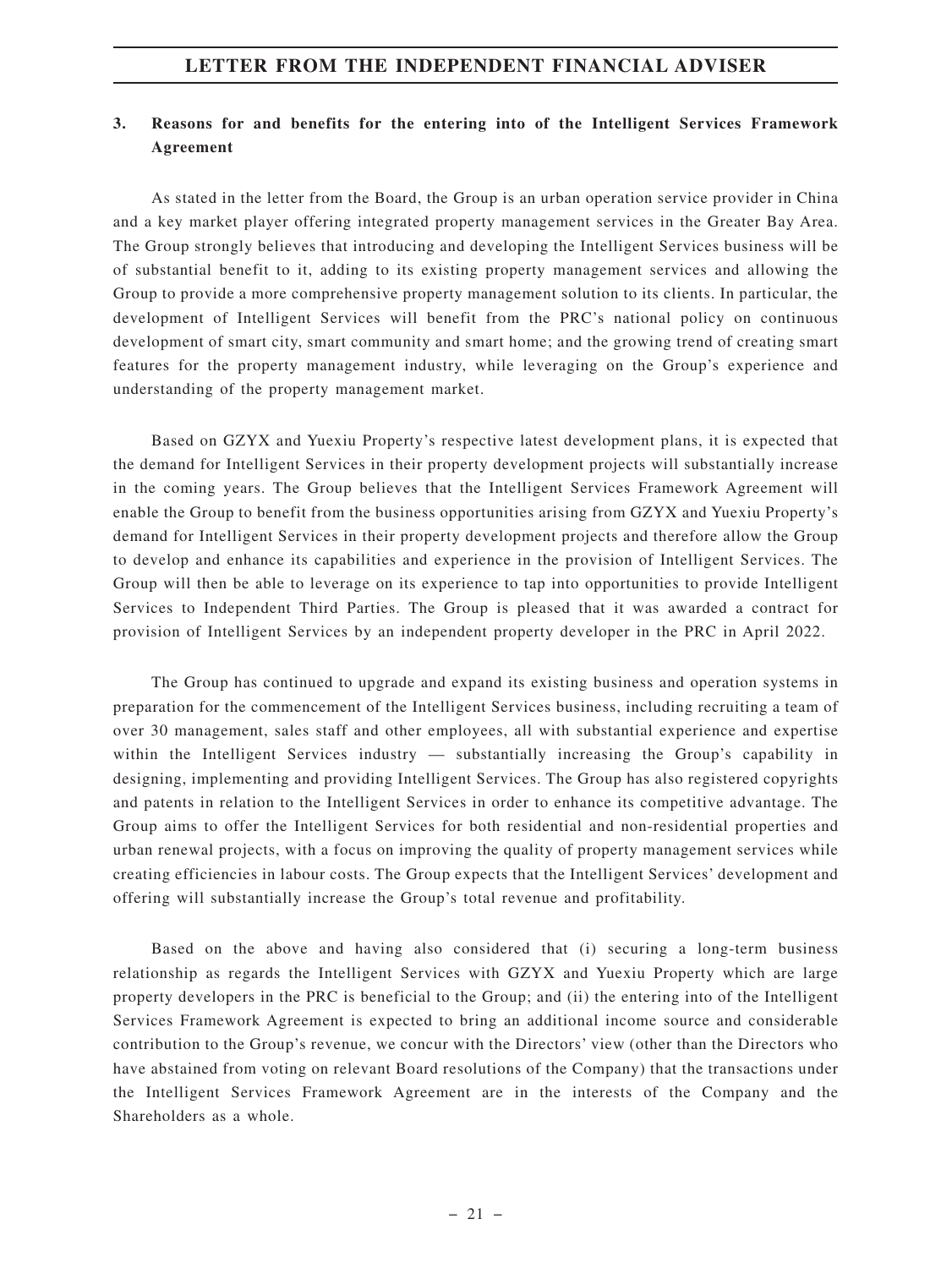#### **4. Principal terms of the Intelligent Services Framework Agreement**

On 20 May 2022, the Company entered into the Intelligent Services Framework Agreement with GZYX and Yuexiu Property, pursuant to which the Group agreed to provide to GZYX, Yuexiu Property and their respective subsidiaries and associates the Intelligent Services comprising of (i) sales and installation services for intelligent products such as video surveillance system, access control system, carpark management system, video intercom system and smart home system; (ii) video surveillance software system development services; and (iii) the related design and consultation services.

Pursuant to the Intelligent Services Framework Agreement, subject to the fulfilment or waiver of the conditions precedent, the term of the Intelligent Services Framework Agreement shall commence from the date of the approval at the General Meeting and shall continue up to and including 31 December 2024. Subject to compliance with the Listing Rules, the Intelligent Services Framework Agreement may be renewed by the Company, GZYX and Yuexiu Property by agreement in writing.

The total fees of each project that the Group will charge for the Intelligent Services shall be determined after arm's length negotiations between the parties and on normal commercial terms with reference to (i) the type of property development and the scope and standard of the services to be provided, which are classified into four main categories, being high-end residential projects, budget residential projects, high-end commercial projects and budget commercial projects, and the anticipated total costs for providing such services under each of the said categories; and (ii) the gross profit margins charged by the Group to the Independent Third Parties for comparable Intelligent Services (if any), and if there have not been any comparable Intelligent Services provided by the Group to the Independent Third Parties, then the gross profit margins of comparable Intelligent Services generally offered by other independent service providers. In any case, the gross profit margin to be charged for the Intelligent Services shall be no less favourable than those charged by the Group to the independent customers or those charged by other independent service providers for comparable Intelligent Services in the market.

To determine the total fee of each project, the Company shall prepare a pricing proposal (the "**Pricing Proposal**") which will set out the proposed total fee calculated with reference to (i) the projected costs for the project, comprising labour costs, material costs, installation costs and administrative costs based on the property type and the scope and standard of services to be offered; and (ii) the gross profit margin charged by the Group to independent customers for comparable Intelligent Services (if any), and if there have not been any such comparable Intelligent Services offered by the Group to independent customers, the gross profit margins of comparable Intelligent Services provided by independent service providers in the market. The Pricing Proposal will be submitted to the audit committee of the Board for evaluation and determination of the total fee to be charged for that project.

As stated in the letter from the Board, the fees and payments due to the Group shall be paid as follows: (i) approximately 20% to 30% of the total fees will be paid as prepayment amount within 60 days of the date of signing of the separate agreement to be entered between a member of the Group and GZYX, Yuexiu Property or their respective subsidiaries and associates for the provision of the Intelligent Services; (ii) during the course of the provision of the Intelligent Services, approximately 60% to 70% of the total fees (and in aggregate not more than 90% of the total fees) will be paid within 60 days after issuing the invoice on a quarterly basis according to the progress of work; (iii)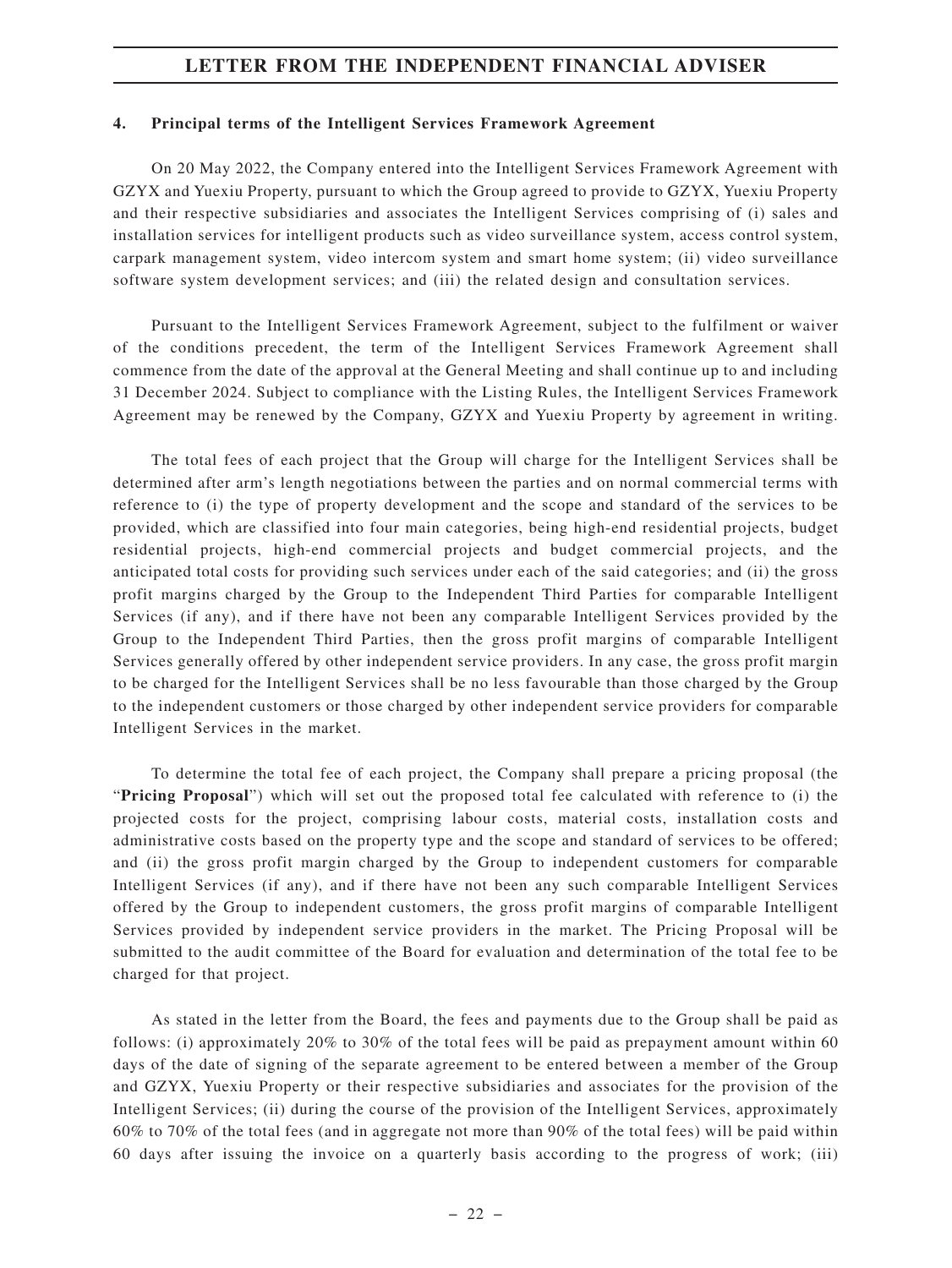approximately 7% of the total fees (and in aggregate not more than 97% of the total fees) will be paid within 60 days after issuing the invoice after acceptance and clearance of the Intelligent Services work; and (iv) the remaining balance shall be paid within 60 days after issuing the invoice upon completion of the warranty period which is normally one to two years after the completion of the Intelligent Services work.

As set out in the letter from the Board, the Group had not provided any Intelligent Services to GZYX, Yuexiu Property or their respective subsidiaries and associates prior to the Latest Practicable Date. We have discussed with the management of the Group and were advised that, as the provision of the Intelligent Services is expected to be undertaken on project basis that the Group needs to provide various types of services depending on the customers' actual requirements, it is common for business of this type to prepare budget to estimate material costs, labour costs, installation cost and administrative costs required for provision of the intelligent services based on the property type and the scope and standard of services to be offered plus margins. The margins will be determined with reference to those charged by the Group to independent customers for comparable Intelligent Services or the gross profit margins of comparable Intelligent Services provided by independent service providers in the market but such margins, in any event, will not be less favourable than the prevailing market rate of comparable Intelligent Services generally offered by other independent service providers.

The Company has engaged the Independent Advisor to assess the pricing basis as well as the payment terms for the transactions contemplated under the Intelligent Services Framework Agreement. We have obtained and reviewed credentials of the Independent Advisor and the engagement letter signed between the Company and the Independent Advisor and noted that (i) the Independent Advisor is a well-known global valuation and consulting firm recognised by the PRC and Hong Kong authorities; (ii) the team leader who is responsible for signing the Advisory Report is a certified appraiser of both China Appraisal Society and the Royal Institution of Chartered Surveyors and has participated in various valuation and advisory projects for large property developers and property management service providers; and (iii) the scope of work stated in the engagement letter signed between the Company and the Independent Advisor is appropriate for conducting the valuation for the Intelligent Services and there were no limitations on the scope of work which might adversely affect the degree of assurance given by the Advisory Report.

We have discussed with the Independent Advisor and are advised that those comparable projects typically break the full contract value into progress payments at intervals during the project schedule and the payment terms as set out above are in line with the market practice.

Given that (i) the provision of Intelligent Services will be undertaken by the Group on a project basis and it is common of business of this type to determine its pricing based on its costs plus margins; (ii) the margins will be determined by the Group with reference to those charged by the Group to independent customers or the gross profit margins of comparable Intelligent Services provided by independent service providers in the market but such margins, in any event, will not be less favourable than the prevailing market rate of comparable Intelligent Services generally offered by other independent service providers; and (iii) the payment terms would be determined with reference to the progressive payment method which is generally adopted in construction related projects; and (iv) the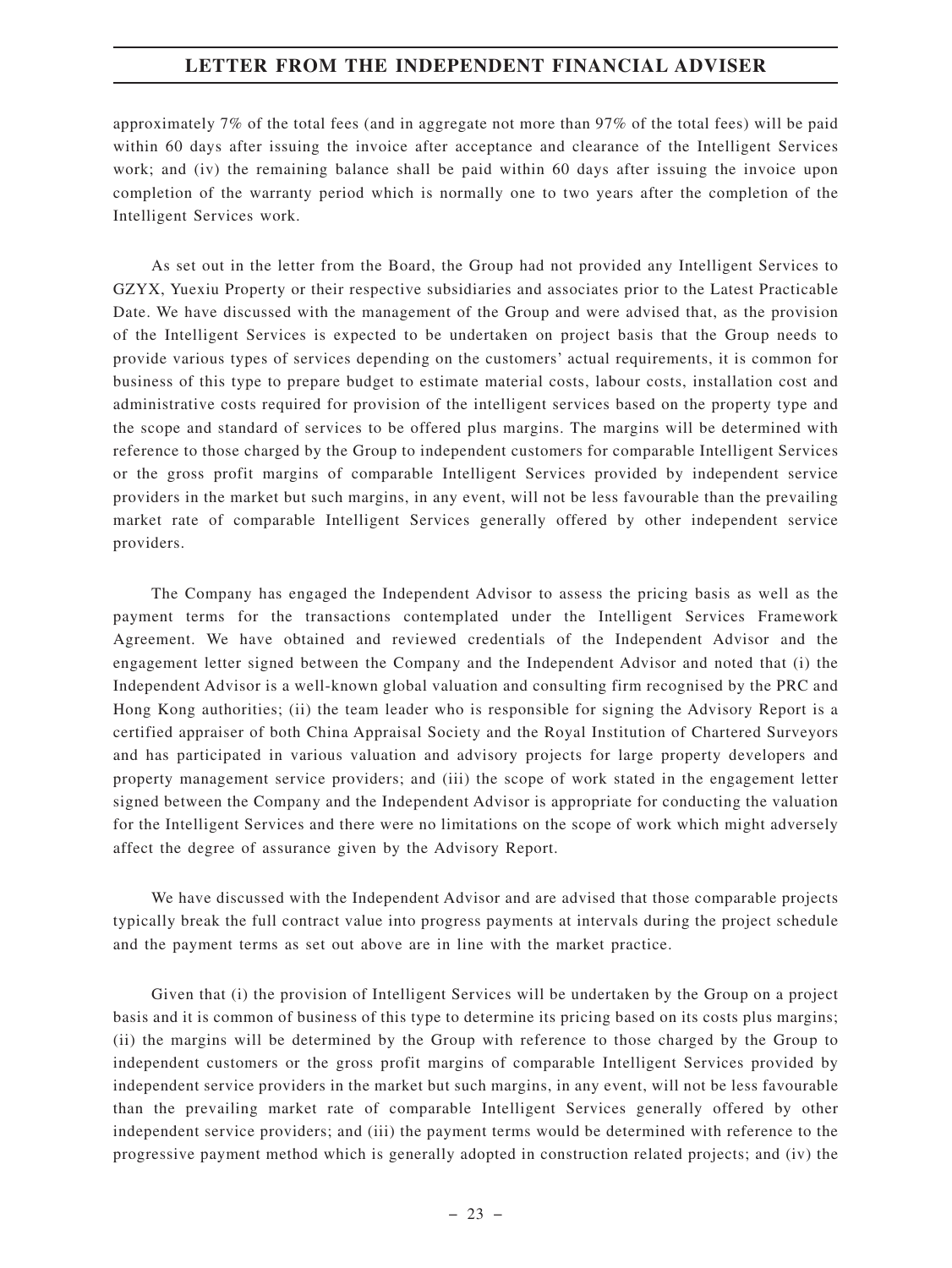internal control procedures are in place to monitor the transactions under the Intelligent Services Framework Agreement as set out in the section headed "5. Internal control" below, we consider the terms of the Intelligent Services Framework Agreement are on normal commercial terms and fair and reasonable as far as the Company and the Independent Shareholders are concerned.

#### **5. Internal control**

As set out in the letter from the Board, in order to further safeguard the interests of the Shareholders as a whole, the Group will implement the following internal control measures in relation to the continuing connected transactions under the Intelligent Services Framework Agreement:

- (i) in order to ensure that the total fees charged by the Group will be no less favourable than those offered by the Group to independent customers for comparable Intelligent Services (if any), or those charged by other independent service providers in the market for comparable Intelligent Services, as the case maybe:
	- (a) the audit committee of the Board will review and approve the Pricing Proposal prepared by the Company;
	- (b) the Group will keep records of historical service fees (and the applicable gross profit margins) offered by the Group to independent customers for comparable Intelligent Services and maintain a database of the gross profit margins from at least three comparable service providers in the industry for provision of comparable Intelligent Services;
	- (c) the Group will document the price determination process for each project under the Intelligent Services Framework Agreement for subsequent reporting and review.
- (ii) the finance department of the Company will monitor the total fees received for each project under the Intelligent Services Framework Agreement monthly to ensure the total fees received will not exceed the applicable Annual Caps;
- (iii) the Group will compile a continuing connected transaction report every six months on the transactions contemplated under the Intelligent Services Framework Agreement for review by the audit committee of the Board, the report shall comprise (a) the total amount of fees (and the applicable gross profit margins) received and payment terms for each project under the Intelligent Services Framework Agreement during the reporting period; (b) fee breakdown and comparison with the rates offered to independent customers by the Group (if any), or the gross profit margins used by other independent service providers for comparable Intelligent Services, and market payment terms; and (c) whether the applicable Annual Caps have been complied with;
- (iv) the audit committee of the Board will meet at least twice a year to review the implementation of the above measures for the transactions contemplated under the Intelligent Services Framework Agreement and report to the Board;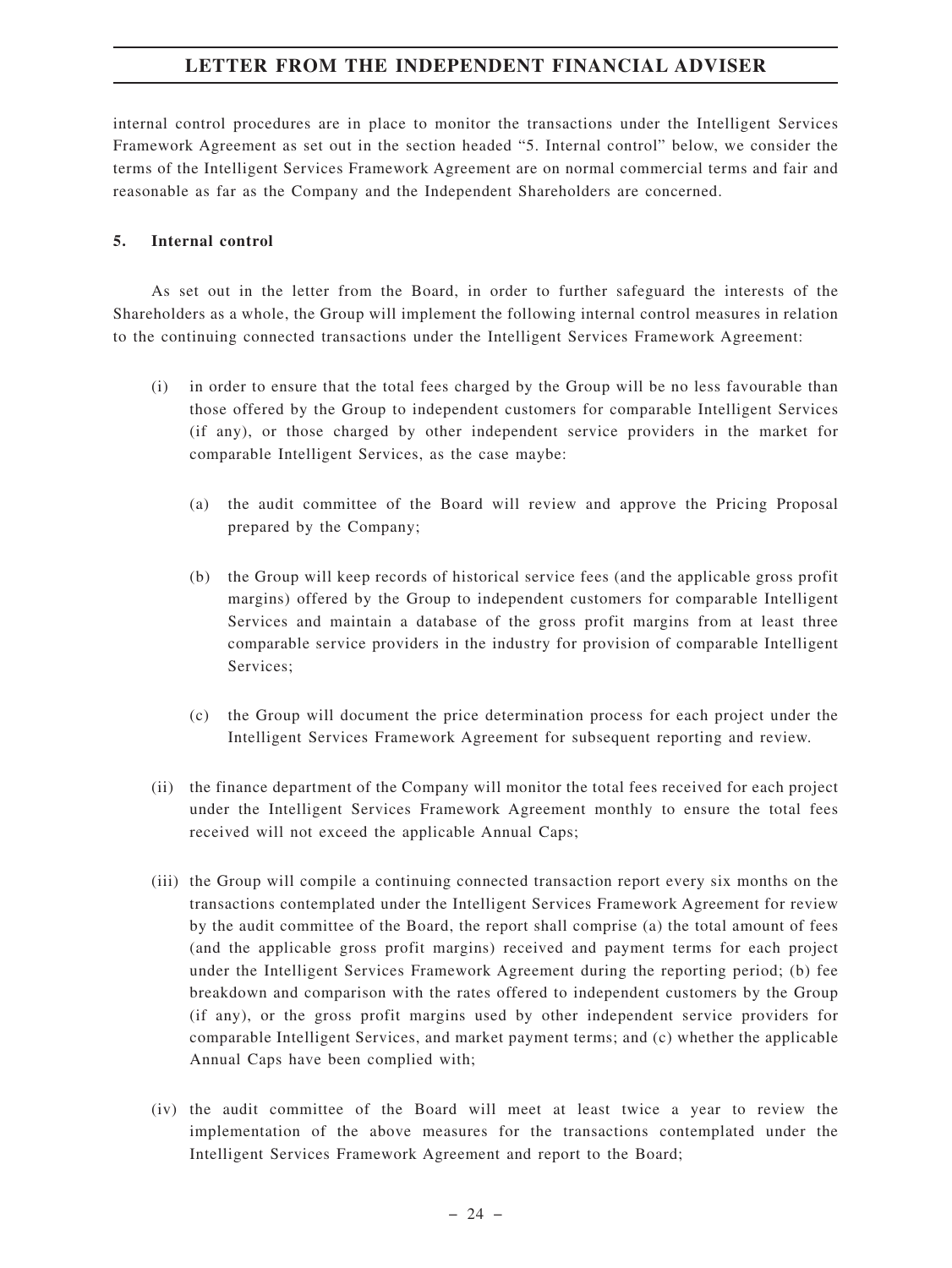- (v) the Group will provide information and supporting documents to the independent non-executive Directors and auditors for them to conduct annual review of the continuing connected transactions of the Group;
- (vi) the independent non-executive Directors will provide an annual confirmation to the Board as to whether the continuing connected transactions have been entered into in the ordinary and usual course of business of the Group, are on normal commercial terms, are in accordance with the Intelligent Services Framework Agreement, and are on terms that are fair and reasonable and in the interests of the Shareholders as a whole as required by the Listing Rules; and
- (vii) the auditors of the Company will provide an annual confirmation to the Board as to whether anything has come to their attention that causes them to believe that the continuing connected transactions have not been approved by the Board, are not in accordance with the pricing policies of the Group in any material respects, are not entered into in accordance with the Intelligent Services Framework Agreement, or have exceeded the Annual Caps as required by the Listing Rules.

In view of the above and having also considered that the above internal control measures are similar to those adopted by other Hong Kong listed companies for monitoring continuing connected transactions, we are of the view that there are adequate internal control measures to ensure that the transactions to be contemplated under the Intelligent Services Framework Agreement will comply with the relevant regulatory guidelines and the terms of the Intelligent Services Framework Agreement.

#### **6. Annual Caps**

As set out in the letter from the Board, the Group has not provided any Intelligent Services to GZYX, Yuexiu Property or their respective subsidiaries and associates prior to the Latest Practicable Date.

Set out below are the Annual Caps for the transactions contemplated under the Intelligent Services Framework Agreement for each of the three years ending 31 December 2022, 2023 and 2024:

|                                           | For the financial year ending |         |                |
|-------------------------------------------|-------------------------------|---------|----------------|
|                                           | 31 December                   |         |                |
|                                           | 2022                          | 2023    | 2024           |
|                                           | RMB'000                       | RMB'000 | <i>RMB'000</i> |
| Total fees payable to the Group under the |                               |         |                |
| Intelligent Services Framework Agreement  | 271,715                       | 525.259 | 691.166        |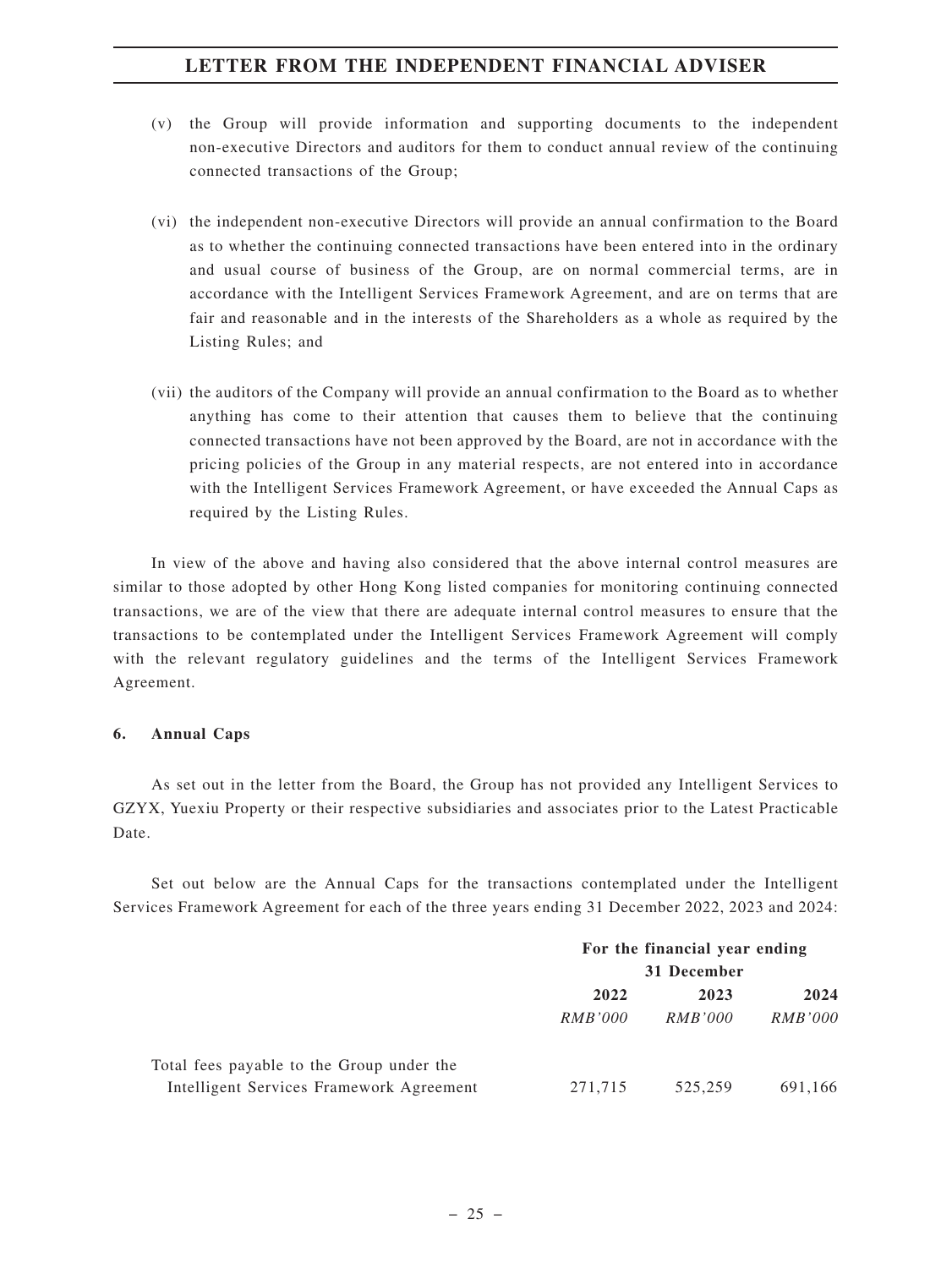We have discussed with the management of the Group and were advised that the Annual Caps projection were made following commercial discussions between the management of the Group, GZYX and Yuexiu Property, based on (i) estimated service area, (ii) estimated property types and estimated total fees, (iii) estimated project progress; and (iv) a buffer, which are set out as follows:

#### *(i) Estimated service area*

As advised by the management of the Group, after their discussion with GZYX and Yuexiu Property, the estimated service area is derived from (i) the existing 64 property projects of Yuexiu Property that may require the Intelligent Services provided by the Group in the next three years; and (ii) potential property projects of GZYX and Yuexiu Property in the next three years based on their business plan after excluding the ones involving other independent property developers for which the Group has a slim chance to win the intelligent service contracts. We have reviewed those existing or potential property projects set out in the Annual Caps projection to arrive at the estimated service area, and noted that they are in line with those stated in the confirmations provided by GZYX and Yuexiu Property.

#### *(ii) Estimated property types and estimated total fees*

As advised by the management of the Group, they are advised by GZYX and Yuexiu Property that high-end residential property, budget residential property and high-end non-residential property are expected to account for 45%, 45% and 10% of the existing or potential property projects of GZYX and Yuexiu Property. We have reviewed those estimated splits adopted in the Annual Caps projection and noted that they are in line with those stated in the confirmations provided by GZYX and Yuexiu Property.

The management of the Group has estimated the total fees per sq.m. based on the pricing basis as discussed in section 4 above for each of the four main categories, being high-end residential projects, budget residential projects, high-end commercial projects and budget commercial projects. We have reviewed the Advisory Report and discussed with the Independent Advisor the approach and basis to arrive at their opinion on whether the estimated total fees are fair and reasonable. As stated in the Advisory Report, to determine the prevailing market rates of comparable Intelligent Services, the Independent Advisor has collected relevant information (site location, construction area, property type, configuration, service contract sum, etc.) on a number of comparable intelligent service projects through market research and internal data mining. Those comparable projects covered high-end and budget residential properties as well as high-end and budget non-residential properties. Based on their research, the Independent Advisor noted that estimated total fees devised by the Company fall within or even above those prevailing market rate ranges.

The Independent Advisor also collected gross profit margins of various intelligent services as disclosed by other companies listed in Hong Kong and the PRC, which are engaged in businesses similar to the Intelligent Services, in their 2021 annual reports/interim reports/annual results announcements. A total of 4 Hong Kong listed companies and 5 PRC listed companies (the "**Comparable Companies**") have been identified by the Independent Advisor based on the aforementioned criteria by employing the Choice, a financial terminal developed by East Money Information Co., Ltd., a well-known PRC financial market intelligence service provider. We have reviewed the description of the intelligent services stated in the Comparable Companies' latest annual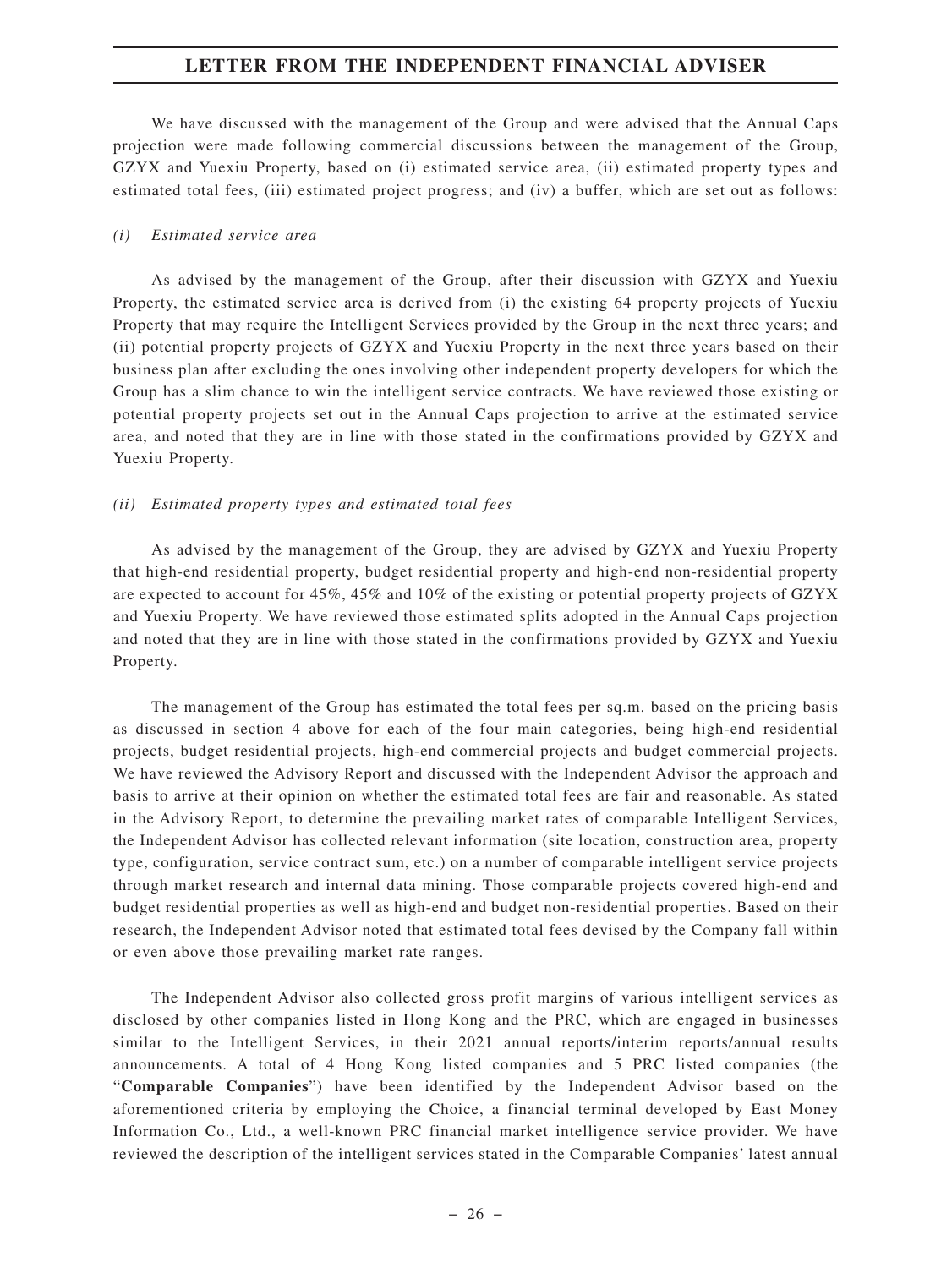reports/interim reports/annual results announcements and discussed with the management of the Group on the similarity between the Intelligent Services and those provided by the Comparable Companies, and consider that the intelligent services provided by those Comparable Companies are comparable to the Intelligent Services. The Comparable Companies including their respective revenue, gross profit and gross profit margin of the segment businesses similar to the Intelligent Services (the "**Similar Business**") as extracted from their 2021 annual reports/interim reports/annual results announcements are set out below:

| Company name<br>(stock code)                                | Scope of services                                                                                                                                                                                                    | <b>Similar Business</b>                 | <b>Revenue of</b><br><b>Business</b> | Gross profit<br>the Similar of the Similar<br><b>Business</b> | Gross profit<br>margin of<br>the Similar<br><b>Business</b> |
|-------------------------------------------------------------|----------------------------------------------------------------------------------------------------------------------------------------------------------------------------------------------------------------------|-----------------------------------------|--------------------------------------|---------------------------------------------------------------|-------------------------------------------------------------|
| Hong Kong:                                                  |                                                                                                                                                                                                                      |                                         |                                      |                                                               |                                                             |
| S-Enjoy Service Group<br>Co., Limited<br>(1755.HK)          | Provision of property<br>management services<br>and value-added<br>services, including<br>developer-related<br>value-added services,<br>community-related<br>value-added services<br>and smart community<br>services | Smart community<br>services             | RMB519.7<br>million                  | RMB85.9<br>million                                            | 16.50%                                                      |
| Colour Life Services<br>Group Co., Limited<br>$(1778.HK)^1$ | Provision of property<br>management services,<br>value-added services<br>and engineering<br>services                                                                                                                 | Engineering<br>services                 | RMB34.1<br>million <sup>2</sup>      | <b>RMB8.8</b><br>$m$ illion <sup>2</sup>                      | $25.70\%$ <sup>2</sup>                                      |
| Kaisa Prosperity<br>Holdings Limited<br>(2168.HK)           | Provision of property<br>management services,<br>pre-delivery and<br>consulting services,<br>community<br>value-added services<br>and smart solution<br>services                                                     | Smart solution<br>services              | RMB215.7<br>million                  | RMB74.0<br>million                                            | 34.30%                                                      |
| Jinke Smart Services<br>Group Co., Ltd.<br>(9666.HK)        | Provision of space<br>property management<br>services, community<br>value-added services,<br>local catering services<br>and smart living<br>technology solutions                                                     | Smart living<br>technology<br>solutions | RMB99.5<br>million                   | RMB44.3<br>million                                            | 44.50%                                                      |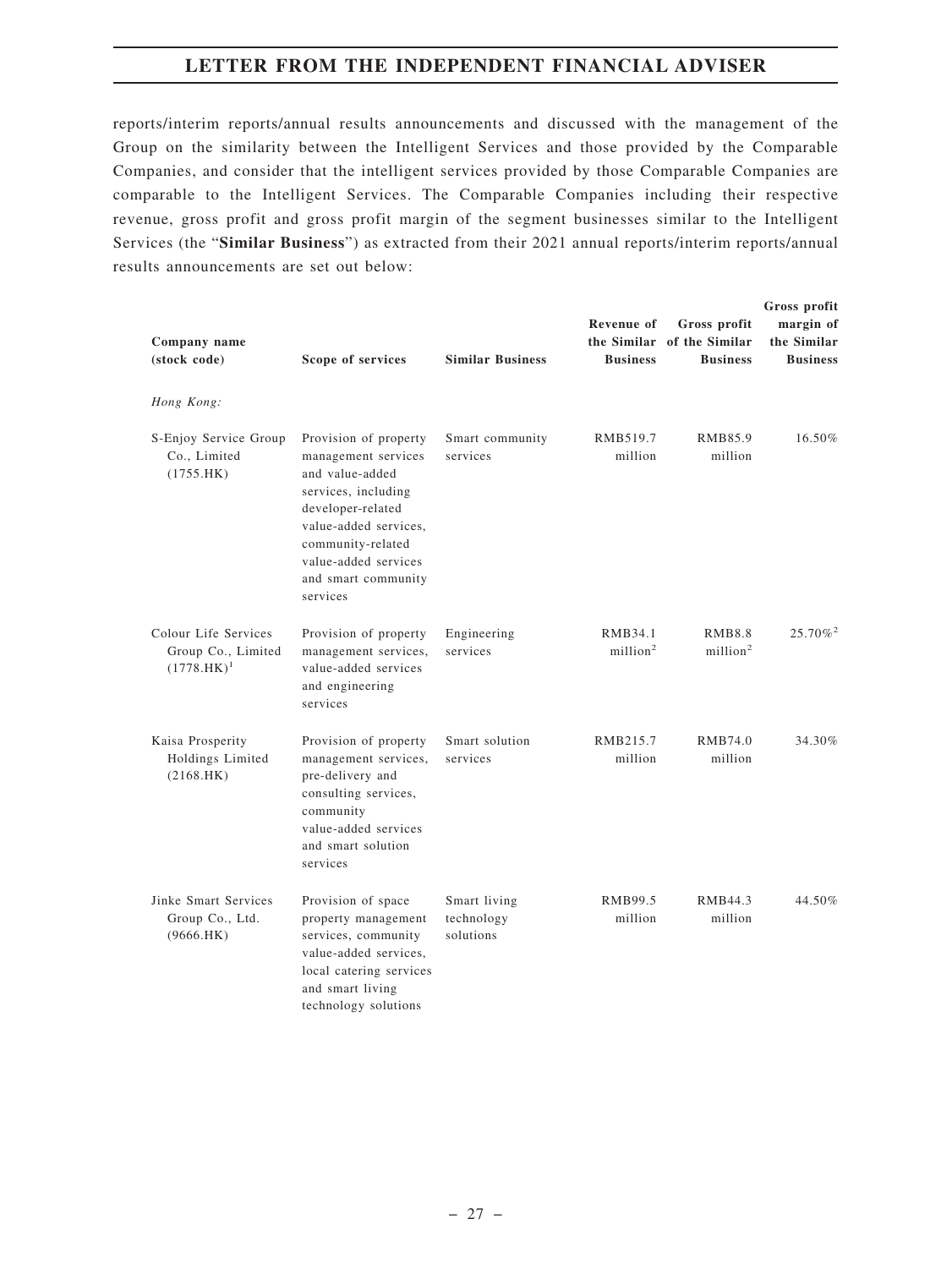| Company name<br>(stock code)                              |                                                                                      | Scope of services                                                                                                                                                | <b>Similar Business</b>                                                                                | <b>Revenue of</b><br><b>Business</b> | Gross profit<br>the Similar of the Similar<br><b>Business</b> | Gross profit<br>margin of<br>the Similar<br><b>Business</b> |
|-----------------------------------------------------------|--------------------------------------------------------------------------------------|------------------------------------------------------------------------------------------------------------------------------------------------------------------|--------------------------------------------------------------------------------------------------------|--------------------------------------|---------------------------------------------------------------|-------------------------------------------------------------|
| PRC:                                                      |                                                                                      |                                                                                                                                                                  |                                                                                                        |                                      |                                                               |                                                             |
| Guangdong Anjubao<br>Digital Technology<br>Co., Ltd.      |                                                                                      | Research and<br>development,<br>production and sale of                                                                                                           | Building intercom<br>system <sup>3</sup>                                                               | RMB464.2<br>million                  | RMB145.6<br>million                                           | 31.37%                                                      |
| (300155.SZ)                                               |                                                                                      | intelligent products<br>such as building<br>intercom system,                                                                                                     | Smart home<br>system <sup>3</sup>                                                                      | RMB88.2<br>million                   | RMB28.9<br>million                                            | 32.78%                                                      |
|                                                           |                                                                                      | smart home system,<br>carpark system,<br>surveillance system                                                                                                     | Carpark system and<br>barrier<br>advertisement <sup>3</sup>                                            | RMB66.8<br>million                   | RMB30.7<br>million                                            | 45.93%                                                      |
|                                                           |                                                                                      |                                                                                                                                                                  | Surveillance<br>system <sup>3</sup>                                                                    | RMB61.2<br>million                   | RMB9.3<br>million                                             | 15.26%                                                      |
| Xiamen DNAKE<br>Intelligent                               |                                                                                      | Research and<br>development,<br>production and sale of                                                                                                           | Building intercom<br>system <sup>3</sup>                                                               | RMB703.3<br>million                  | RMB237.9<br>million                                           | 33.82%                                                      |
| Technology Co., Ltd.<br>(300884.SZ)                       | intelligent products<br>such as building<br>intercom system and<br>smart home system | Smart home<br>system <sup>3</sup>                                                                                                                                | RMB119.4<br>million                                                                                    | RMB41.9<br>million                   | 35.10%                                                        |                                                             |
| Sunfly Intelligent<br>Technology Co., Ltd.<br>(300423.SZ) |                                                                                      | Production and sale of<br>electric equipment,<br>LED products,<br>intelligent products<br>and hydrogen energy<br>power units and parts                           | Intelligent<br>products <sup>3</sup>                                                                   | RMB288.7<br>million                  | RMB62.4<br>million                                            | 21.62%                                                      |
| Shenzhen DAS<br>IntelliTech Co., Ltd.<br>(002421.SZ)      |                                                                                      | Research and<br>development,<br>production and sale of<br>internet and peripheral<br>products                                                                    | Solution services<br>including carpark<br>management<br>system,<br>surveillance<br>system <sup>3</sup> | RMB2.563.5<br>million                | RMB577.6<br>million                                           | 22.53%                                                      |
| Jiangsu Yitong<br>High-tech Co., Ltd.<br>(300211.SZ)      |                                                                                      | Research and<br>development,<br>production and sale of<br>broadcasting<br>equipment, intelligent<br>surveillance system,<br>wearable device chips<br>and sensors | Intelligent<br>surveillance<br>system <sup>3</sup>                                                     | RMB45.8<br>million                   | RMB21.1<br>million                                            | 45.97%                                                      |
|                                                           |                                                                                      |                                                                                                                                                                  |                                                                                                        |                                      | Maximum                                                       | 45.97%                                                      |
|                                                           |                                                                                      |                                                                                                                                                                  |                                                                                                        |                                      | Minimum                                                       | 15.26%                                                      |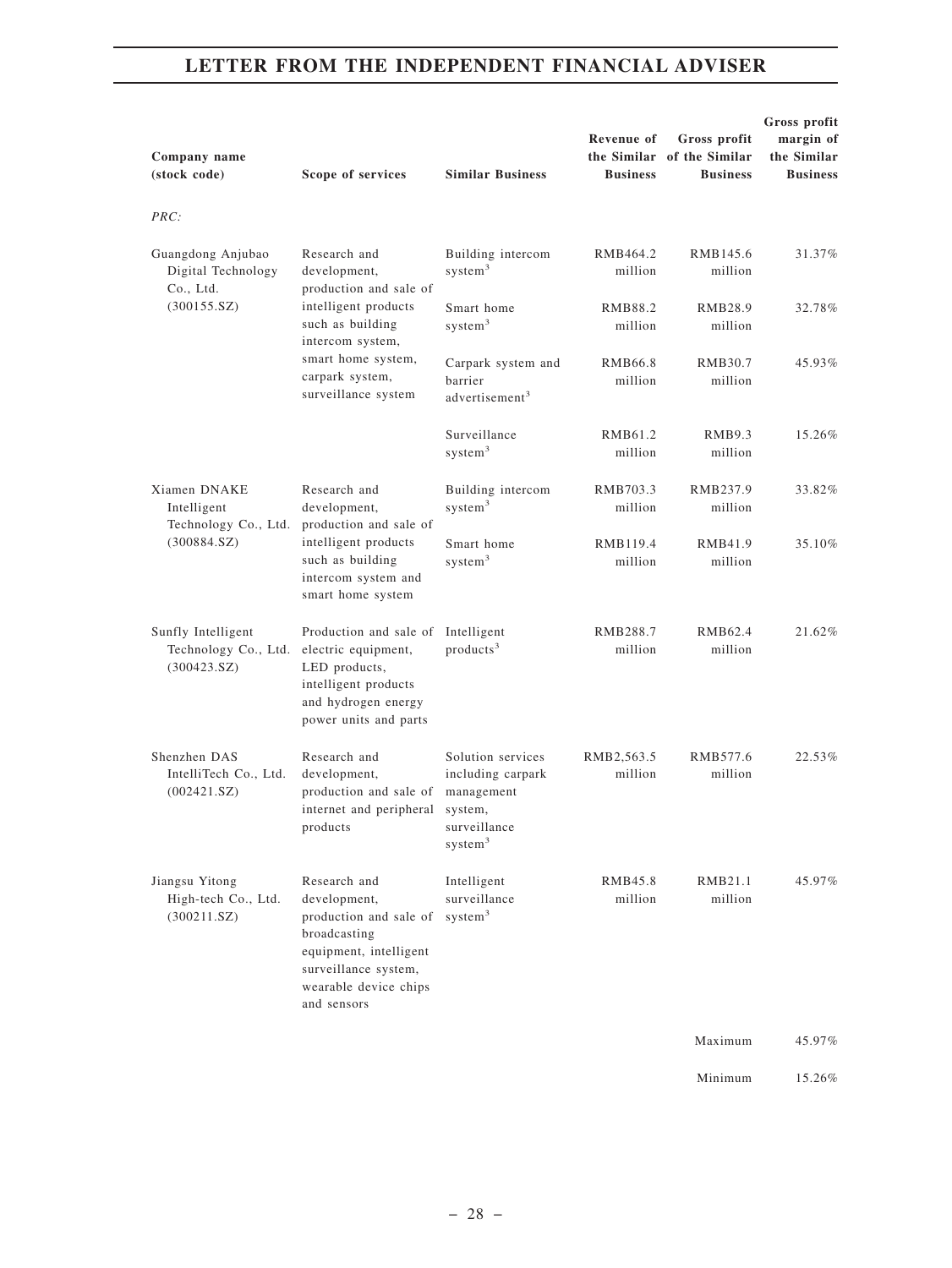*Notes:*

- 1. Trading in the shares of Colour Life Services Group Co., Limited (1778.HK) have been suspended since 1 April 2022.
- 2. For the six months ended 30 June 2021.
- 3. As advised by the Independent Advisor, similar to the Company, those PRC listed Comparable Companies provide one-stop solution services in their Similar Business.

On the basis that the Intelligent Services includes (i) sales and installation services for intelligent products such as video surveillance system, access control system, carpark management system, video intercom system and smart home system; (ii) video surveillance software system development services; and (iii) the related design and consultation services, the Similar Businesses as shown in the above table are comparable to the Intelligent Services. As shown in the above table, the estimated gross profit margin of 30% adopted in the Annual Cap projection falls within the range of 15.26% - 45.97% of those of Comparable Companies' intelligent service segment, and thus we consider it to be fair and reasonable.

In addition, according to the Advisory Report, from second half of 2019 to second half of 2021, the accumulated increase in construction material costs of residential properties in Guangzhou is 16.43% with a year-on-year increase in the second half of 2021 of 5.12%. As such, considering most of the existing and potential property projects involve residential properties located in Guangzhou, the estimated total fees used in the Annual Caps projection have been built in with an annual growth factor of 5.12% in 2023-2024 to accommodate the potential increase in the Group's procurement costs, which we considered to be reasonable.

#### *(iii) Estimated project progress*

For projecting the transaction amounts for each of the three years ending 31 December 2022, 2023 and 2024, the management of the Group, based on their industry knowledge and the discussion with GZYX and Yuexiu Property, has estimated that (i) the Intelligent Services projects in relation to the aforementioned 64 property projects will kick off in 2022; (ii) half of the land bank of the current year will commence development in the same year and half in the following year; and (iii) 30%, 40% and 30% of Intelligent Services work will be completed in each of the next three years following the commencement of the Intelligent Services projects and thus the revenue derived from the provision of the Intelligent Services is expected to be recognised in the same fashion. We have reviewed the estimated project progress assumptions adopted in the Annual Caps projection and noted that they are in line with those stated in the confirmations provided by GZYX and Yuexiu Property.

#### *(iv) A buffer*

A buffer of 10% has been provided in order to accommodate any unexpected increase in the demand for the Intelligent Services from GZYX or Yuexiu Property, which falls within those adopted by other Hong Kong listed property management service providers.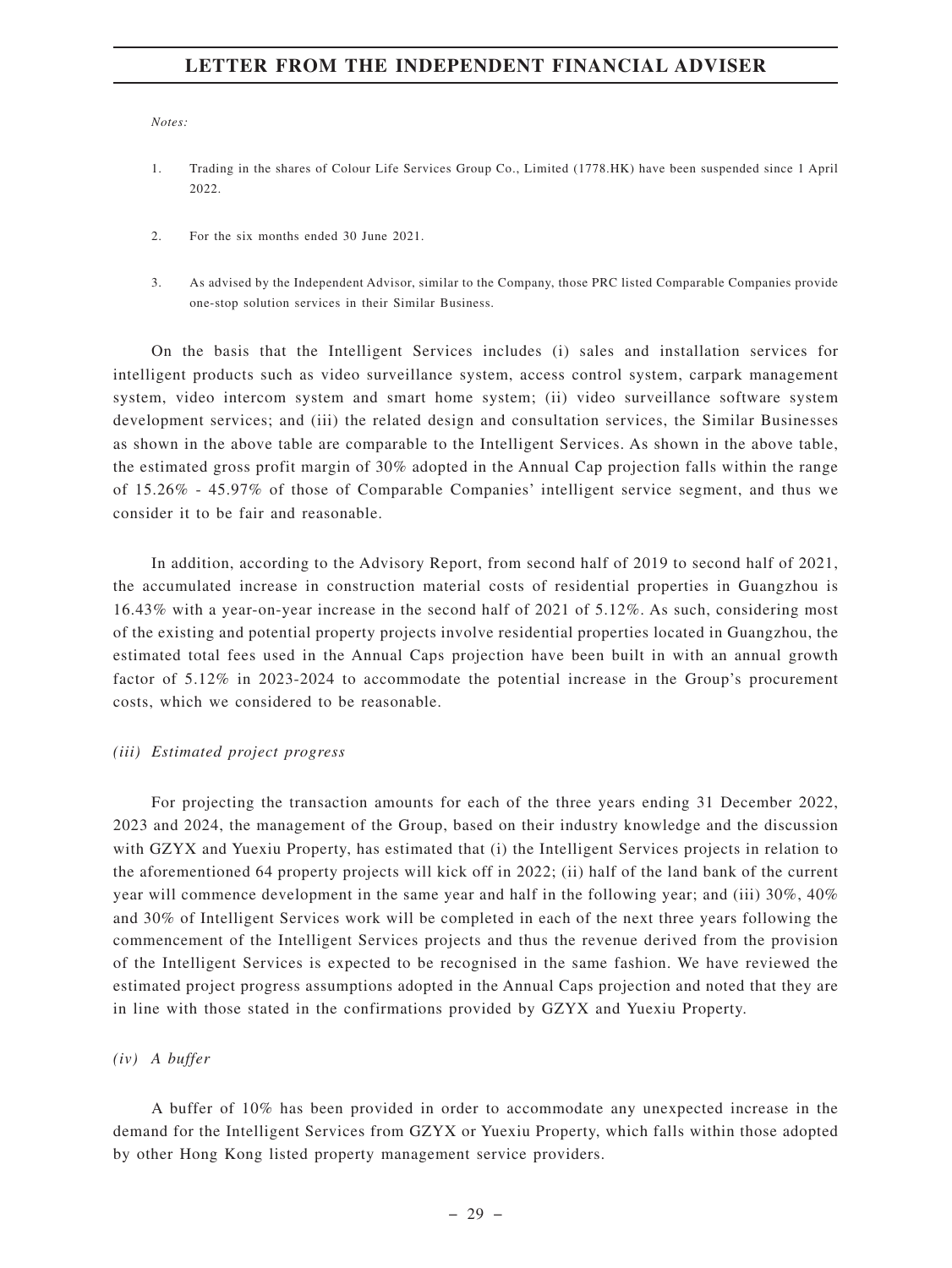Having considered the above and also the internal control procedures in place to monitor the transactions under the Intelligent Services Framework Agreement as set out in the section headed "5. Internal control" above, we consider the basis for determining the Annual Caps to be fair and reasonable so far as the Independent Shareholders are concerned.

#### **OPINION**

Having taken into account the above principal factors and reasons, we consider that the terms of the Intelligent Services Framework Agreement and the transactions contemplated thereunder (including the Annual Caps) are on normal commercial terms, in the ordinary and usual course of business of the Group, fair and reasonable so far as the Independent Shareholders are concerned and in the interests of the Company and the Shareholders as a whole. We therefore advise the Independent Board Committee to recommend, and ourselves recommend, the Independent Shareholders to vote in favour of the resolutions to be proposed at the General Meeting to approve the continuing connected transactions under the Intelligent Services Framework Agreement and the Annual Caps.

> Yours faithfully, for and on behalf of **SOMERLEY CAPITAL LIMITED Jenny Leung** *Director*

*Ms. Jenny Leung is a licensed person and responsible officer of Somerley Capital Limited registered with the Securities and Futures Commission to carry out type 6 (advising on corporate finance) regulated activities under the SFO and have participated in the provision of independent financial advisory services for various transactions involving companies listed in Hong Kong.*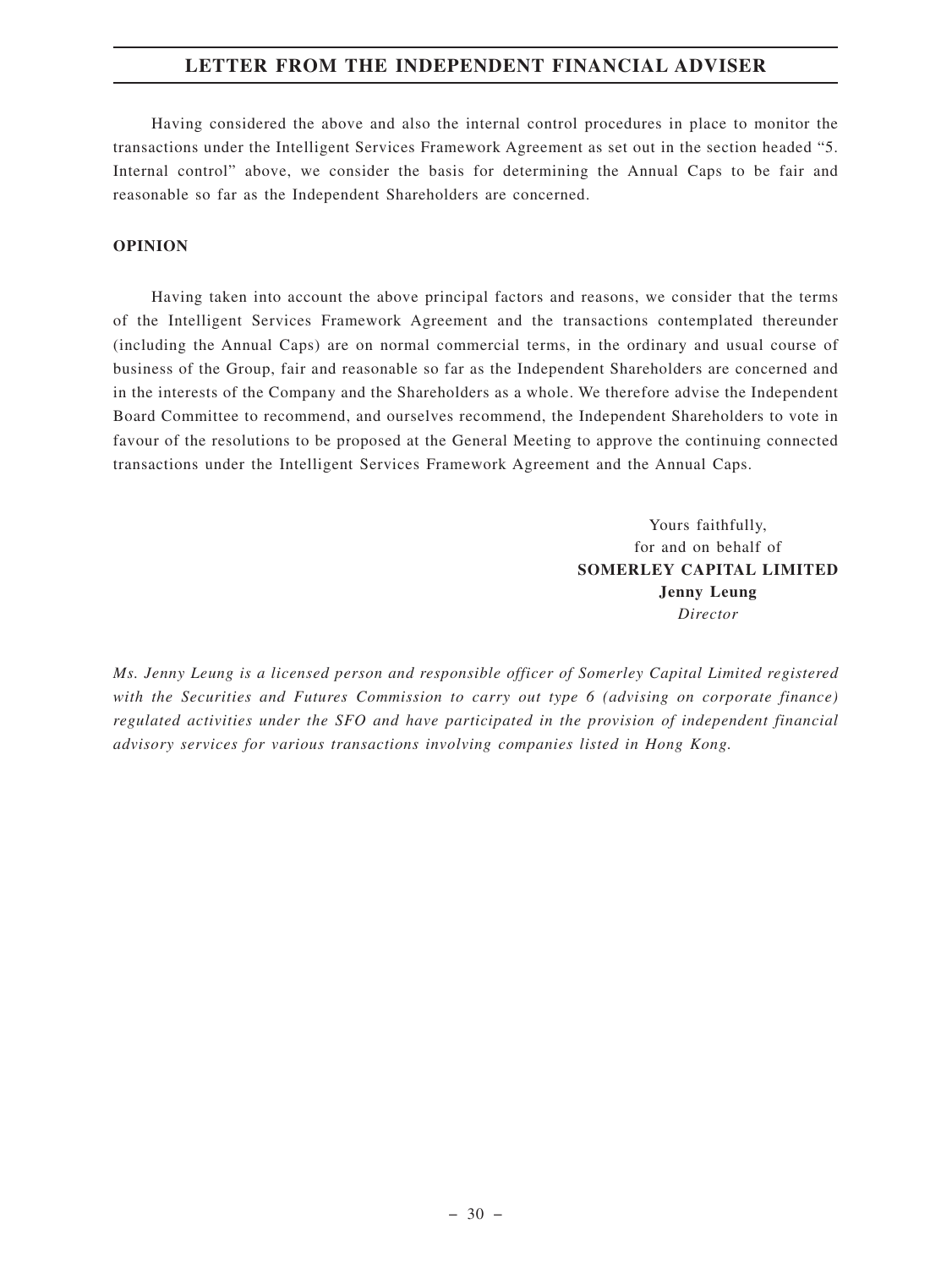#### **1. RESPONSIBILITY STATEMENT**

This circular, for which the Directors collectively and individually accept full responsibility, includes particulars given in compliance with the Listing Rules for the purpose of giving information with regard to the Company. The Directors, having made all reasonable enquiries, confirm that to the best of their knowledge and belief, the information contained in this circular is accurate and complete in all material respects and not misleading or deceptive, and there are no other matters the omission of which would make any statement herein or this circular misleading.

# **2. INTEREST IN SECURITIES**

#### **(A) Directors' and chief executive's interests**

Save as disclosed below, as at the Latest Practicable Date, none of the Directors and chief executives of the Company had any interest or short position in the shares, underlying shares and debentures of the Company or any of its associated corporations (within the meaning of Part XV of the SFO), which were required (a) to be notified to the Company and the Stock Exchange pursuant to Divisions 7 and 8 of Part XV of the SFO (including interests and short positions which they were taken or deemed to have under such provisions of the SFO); (b) pursuant to section 352 of the SFO, to be entered in the register of the Company referred to therein; or (c) pursuant to the Model Code contained in the Listing Rules, to be notified to the Company and the Stock Exchange.

#### *(a) The Company's associated corporation*

*Long Position in the shares and underlying shares of associated corporations*

| <b>Name of Director</b>    | Associated<br>corporation | Number of<br>shares held<br>as personal<br>interests | Approximate<br>percentage of<br>interests<br>$\%$ |
|----------------------------|---------------------------|------------------------------------------------------|---------------------------------------------------|
| Mr. Lin Feng $(Note 1)$    | Yuexiu Property           | 1,730,626                                            | 0.06                                              |
| Mr. Zhang Jianguo (Note 2) | Yuexiu Property           | 1,622,742                                            | 0.05                                              |
| Mr. Zhang Jin $(Note 3)$   | Yuexiu Property           | 280,654                                              | 0.01                                              |

*Note:*

- (1) Mr. Lin Feng is interested in 1,730,626 shares, out of which 570,517 shares are owned by him as beneficial owner, 1,140,109 shares are held for him as a beneficiary of the Yuexiu Property Company Limited Share Incentive Scheme Trust for Directors and Senior Management (the "**Yuexiu Property DSM Trust**") and 20,000 shares are held by his spouse.
- (2) Mr. Zhang Jianguo is interested in 1,622,742 shares, out of which 843,666 shares are owned by him as beneficial owner and 779,076 shares are held for him as a beneficiary of Yuexiu Property DSM Trust.
- (3) Mr. Zhang Jin is interested in 280,654 shares, out of which 872 shares are owned by him as beneficial owner and 279,782 shares are held for him as a beneficiary of the Yuexiu Property DSM Trust.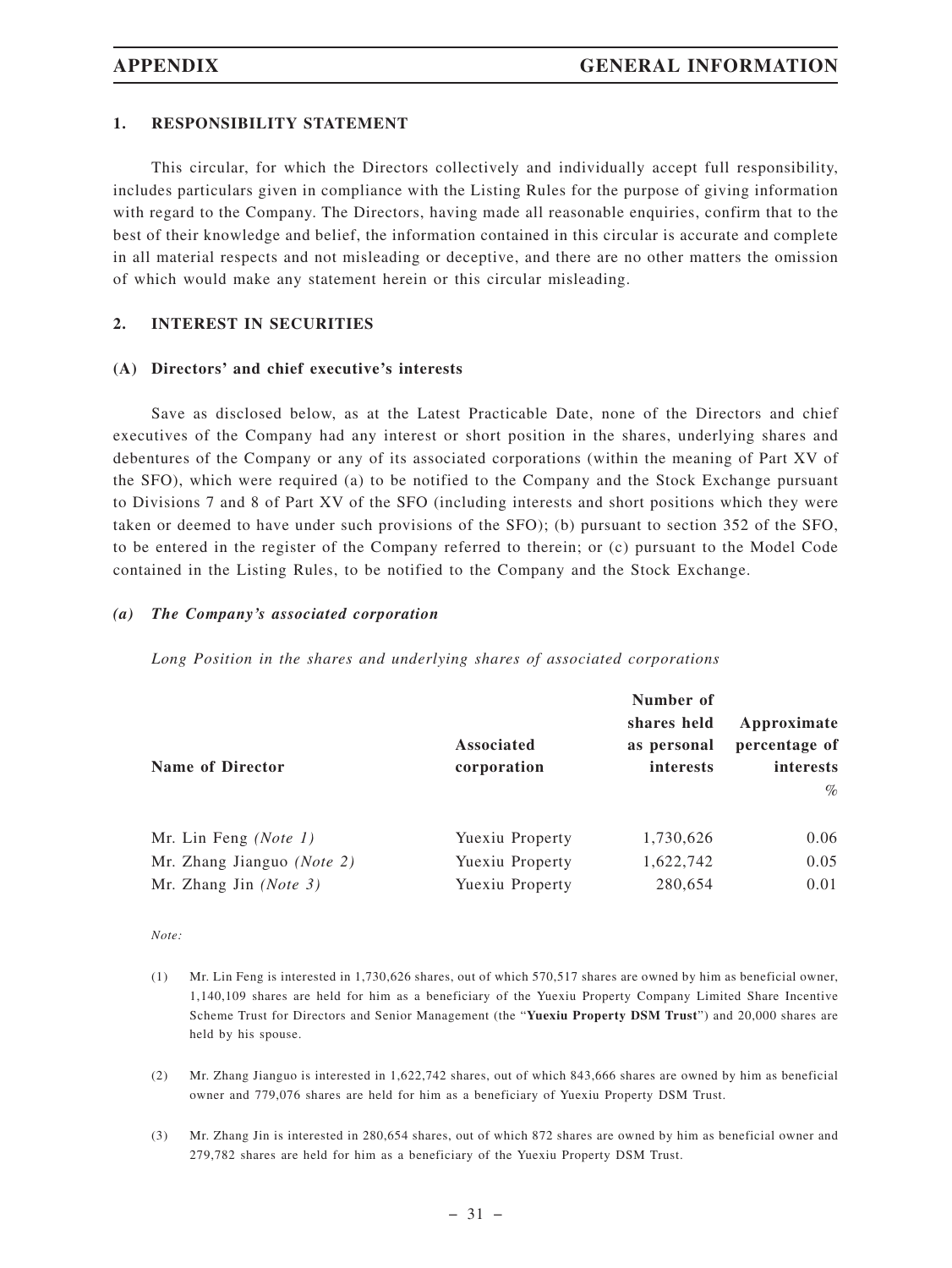#### *(B) Substantial Shareholders' interests*

Save as disclosed below, as at the Latest Practicable Date, none of the shareholders (other than Directors or chief executive of the Company) who had interests or short positions in the shares or underlying shares of the Company which would fall to be disclosed to the Company pursuant to Divisions 2 and 3 of Part XV of the SFO, or which were required to be recorded in the register required to be kept by the Company pursuant to Section 336 of the SFO.

*Long Position in the shares and underlying shares*

| Name of substantial shareholders | Number of ordinary<br>shares held | Approximate<br>percentage of the<br>total number of<br>issued shares |
|----------------------------------|-----------------------------------|----------------------------------------------------------------------|
|                                  |                                   | $\%$                                                                 |
| <b>GZYX</b>                      | $1,018,600,000$ (Note 1)          | 66.92                                                                |
| <b>YXE</b>                       | $1,018,600,000$ (Note 1)          | 66.92                                                                |
| Yuexiu Property                  | $1,018,600,000$ (Note 1)          | 66.92                                                                |
| GCD China                        | $1,018,600,000$ (Note 1)          | 66.92                                                                |
| GZ Metro                         | 90,359,677 (Note 2)               | 5.94                                                                 |
| <b>GMIF</b>                      | 90,359,677 (Note 2)               | 5.94                                                                 |

*Note:*

- (1) Given that (i) GCD China is wholly owned by Yuexiu Property; (ii) Yuexiu Property is indirectly owned by YXE as to approximately 39.78%; and (iii) YXE is wholly owned by GZYX, by virtue of the SFO, each of GZYX, YXE and Yuexiu Property is deemed to be interested in the Shares held by GCD China.
- (2) Given that GMIF is directly wholly owned by GZ Metro, by virtue of the SFO, GZ Metro is deemed to be interested in the Shares held by GMIF.

#### **3. DIRECTORS' SERVICE CONTRACTS**

As at the Latest Practicable Date, none of the Directors had entered into any service agreement with any member of the Group nor were there any other service agreements proposed which would not expire or to be determinable by the member of the Group within one year without payment of compensation (other than statutory compensation).

#### **4. DIRECTORS' INTERESTS IN CONTRACTS AND ASSETS OF THE GROUP**

As at the Latest Practicable Date, none of the Directors was materially interested in any contract or arrangement subsisting as of the Latest Practicable Date and which was significant in relation to the business of the Group; and none of the Directors had any direct or indirect interest in any assets which had been acquired or disposed of by or leased to, or which were proposed to be acquired or disposed of by or leased to any member of the Group since 31 December 2021, being the date to which the latest published audited financial statements of the Company were made up.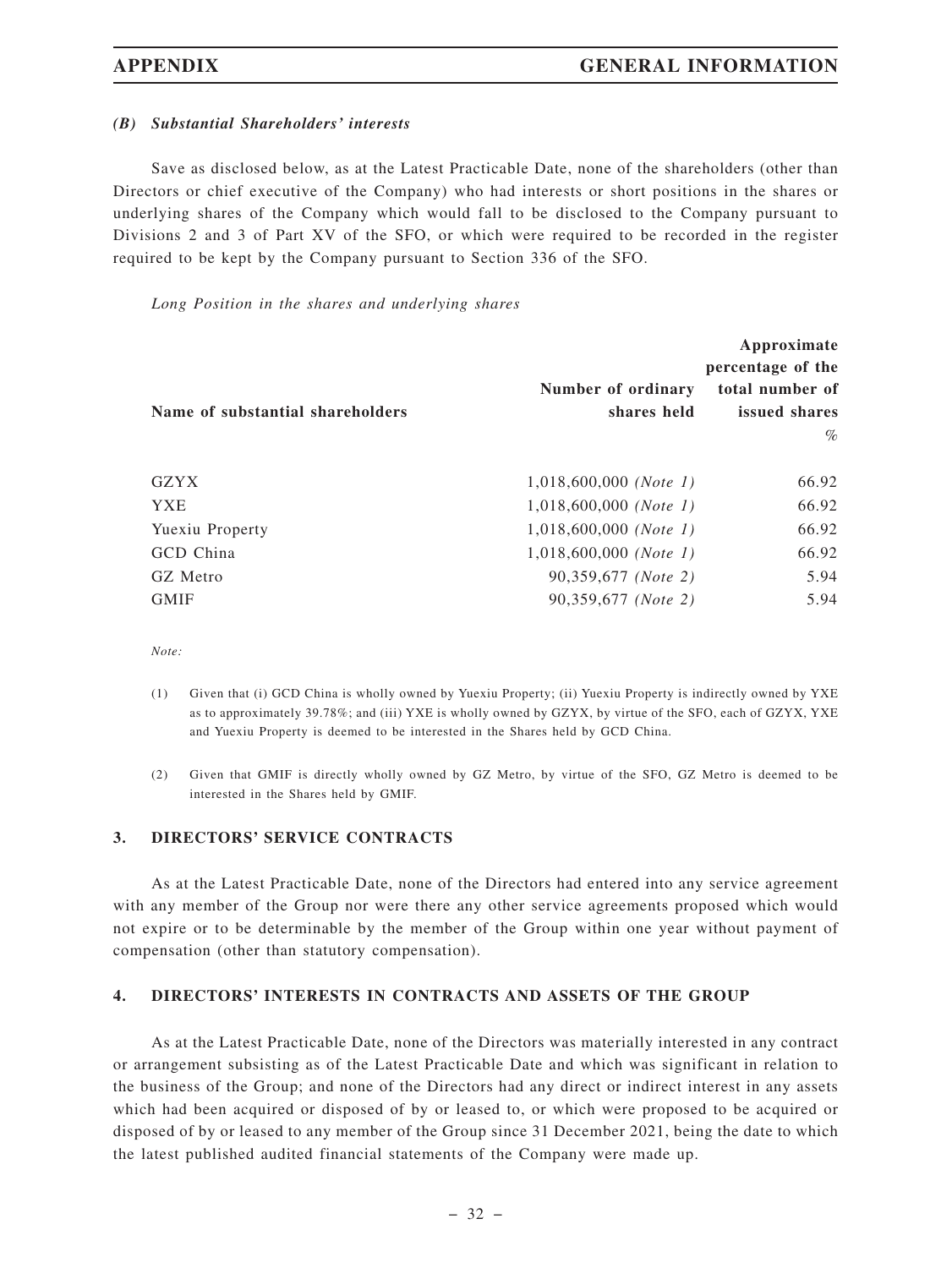# **5. DIRECTORS' INTERESTS IN COMPETING BUSINESS**

As at the Latest Practicable Date, none of the Directors or their respective close associates had any interest in any business which competes or is likely to compete, either directly or indirectly, with the businesses of the Group.

#### **6. MATERIAL ADVERSE CHANGE**

As at the Latest Practicable Date, the Directors confirm that there have been no material adverse changes in the financial or trading position of the Group since 31 December 2021, being the date to which the latest published audited consolidated financial statements of the Company were made up to, up to and including the Latest Practicable Date.

#### **7. EXPERTS AND CONSENTS**

The following is the qualification of the expert who has given opinion or advice contained in this circular:

| <b>Name</b>              | <b>Oualification</b>                                                                                                                                   |
|--------------------------|--------------------------------------------------------------------------------------------------------------------------------------------------------|
| Somerley Capital Limited | a licenced corporation to carry out Type 1 (Dealing in<br>Securities) and Type 6 (Advising on Corporate Finance)<br>regulated activities under the SFO |

As at the Latest Practicable Date, the above expert:

- (a) had given and had not withdrawn its written consent to the issue of this circular with the inclusion of its letter of advice and references to its name, in the form and context in which they appear;
- (b) did not have any shareholding, directly or indirectly, in any member of the Group or the right (whether legally enforceable or not) to subscribe for or to nominate persons to subscribe for securities in any member of the Group; and
- (c) did not have any direct or indirect interest in any assets which had been acquired or disposed of by or leased to any member of the Group, or were proposed to be acquired or disposed of by or leased to any member of the Group since 31 December 2021, being the date to which the latest published audited consolidated financial statements of the Company were made up.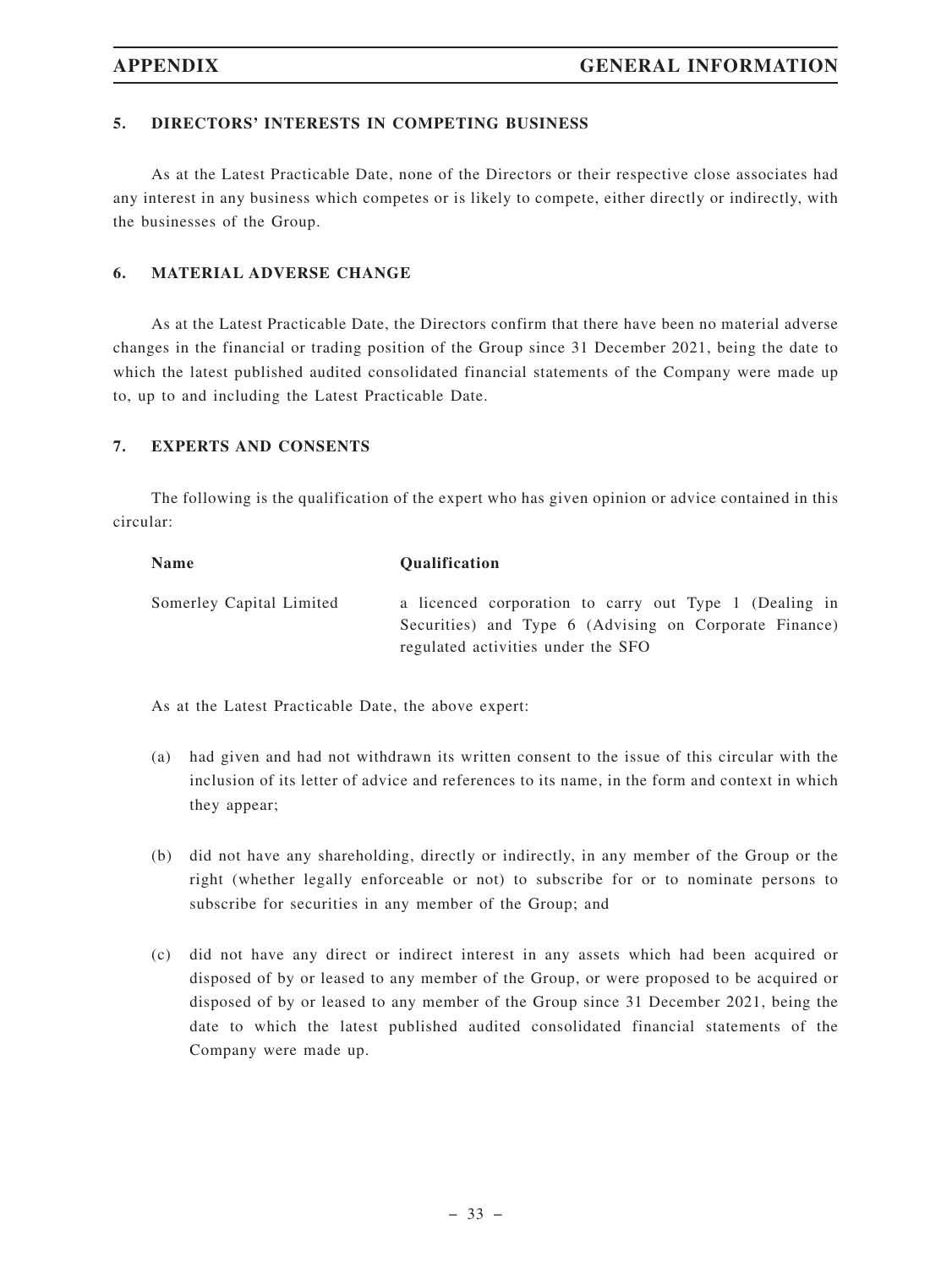### **8. MISCELLANEOUS**

- (1) The registered office and principal place of business of the Company is at 26/F, Yue Xiu Building, 160 Lockhart Road, Wanchai, Hong Kong.
- (2) The share registrar of the Company is Tricor Investors Services Limited at Level 54, Hopewell Centre, 183 Queen's Road East, Hong Kong.
- (3) The secretary of the Company is Mr. Yu Tat Fung (余達峯) who is admitted as a solicitor of the High Court of Hong Kong.
- (4) In the event of inconsistency, the English text of this circular shall prevail over the Chinese text.

# **9. DOCUMENTS ON DISPLAY**

Copies of the following documents will be published on the website of the Stock Exchange at (www.hkexnews.hk) and the website of the Company (www.yuexiuservices.com) during the period from the date of this circular up to and including the date of the General Meeting:

- (1) the Intelligent Services Framework Agreement;
- (2) the letter from the Independent Financial Adviser, the text of which is set out on pages 18 to 30 of this circular; and
- (3) the written consent referred to in the section headed "7. Experts and consents" in this appendix.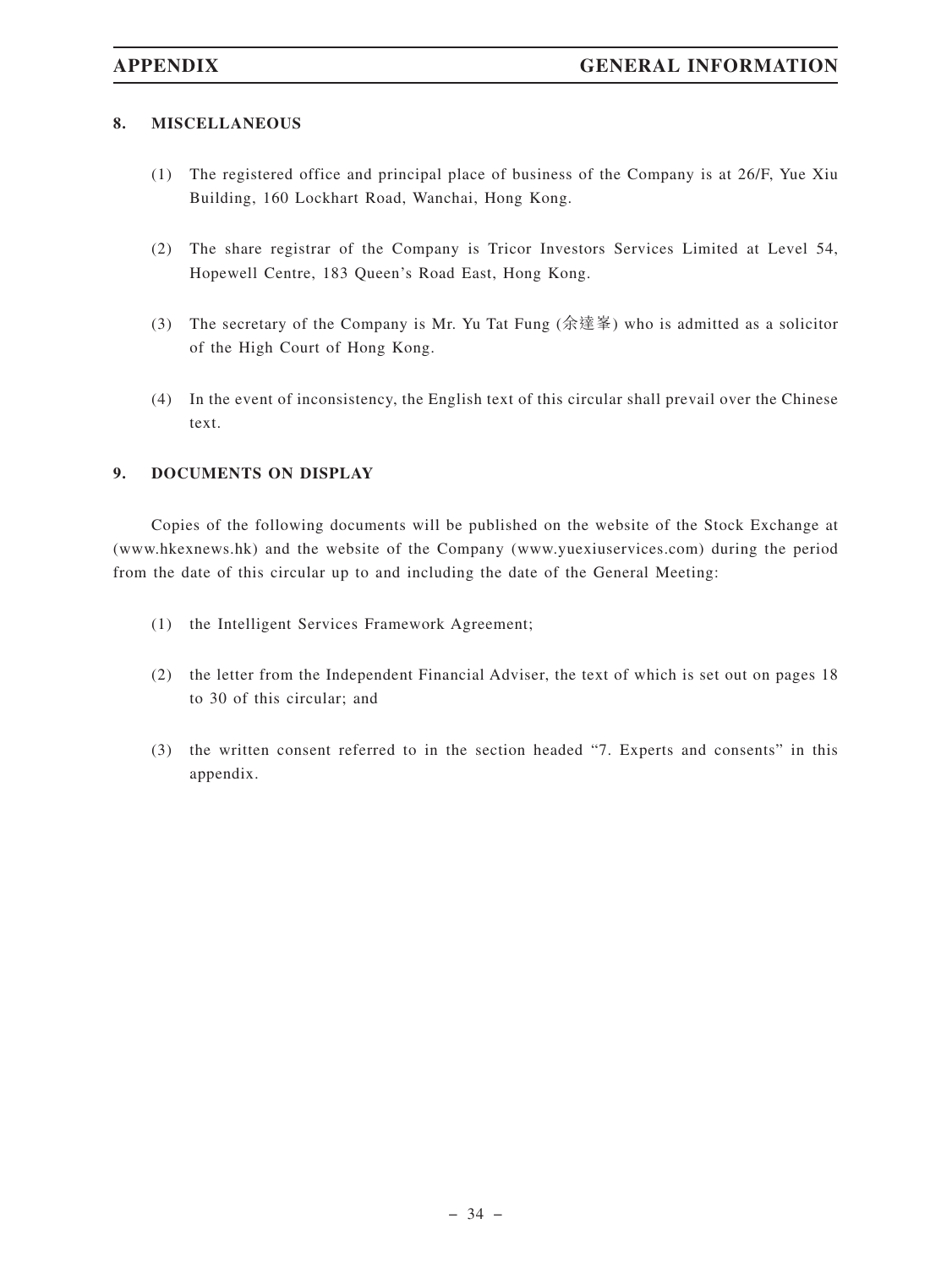

*(Incorporated in Hong Kong with limited liability)* **(Stock Code: 6626)**

# **NOTICE OF GENERAL MEETING**

**NOTICE IS HEREBY GIVEN** that a general meeting of shareholders of Yuexiu Services Group Limited (the "**Company**") will be held at Island Ballroom C (Level 5), Island Shangri-La, Hong Kong, Two Pacific Place, Supreme Court Road, Central, Hong Kong on Wednesday, 29 June 2022 at 10 a.m. (the "**General Meeting**"), to consider and, if thought fit, pass, with or without amendments, the following resolutions below as ordinary resolutions.

Words and expressions that are not expressly defined in this notice of General Meeting shall bear the same meaning as that defined in the circular to shareholders of the Company dated 13 June 2022.

### **ORDINARY RESOLUTION**

### **1. "THAT:**

- (a) the transactions contemplated under the Intelligent Services Framework Agreement, copy of which have been produced to the meeting marked "A" and signed by the Chairman of the meeting for the purpose of identification, and the relevant annual cap for the transactions contemplated thereunder be and are hereby approved, confirmed and ratified; and
- (b) all acts done and things executed and all such documents or deeds entered into in connection with the implementation of the Intelligent Services Framework Agreement and the transactions contemplated thereunder and the annual cap for the transactions contemplated thereunder be and are hereby ratified, confirmed and approved, and any one Director be and is hereby authorised to do all such acts and things and execute all such documents or deeds and to take all steps as the Director may in his/her discretion consider necessary, desirable or expedient in connection with the implementation of the Intelligent Services Framework Agreement or the transactions contemplated thereunder and/or the annual cap for the transactions contemplated thereunder and to make and agree to such variations, amendments or waivers of matters relating thereto, as are, in the opinion of the Director, necessary or desirable."

By Order of the Board of **Yuexiu Services Group Limited YU Tat Fung** *Company Secretary*

Hong Kong, 13 June 2022